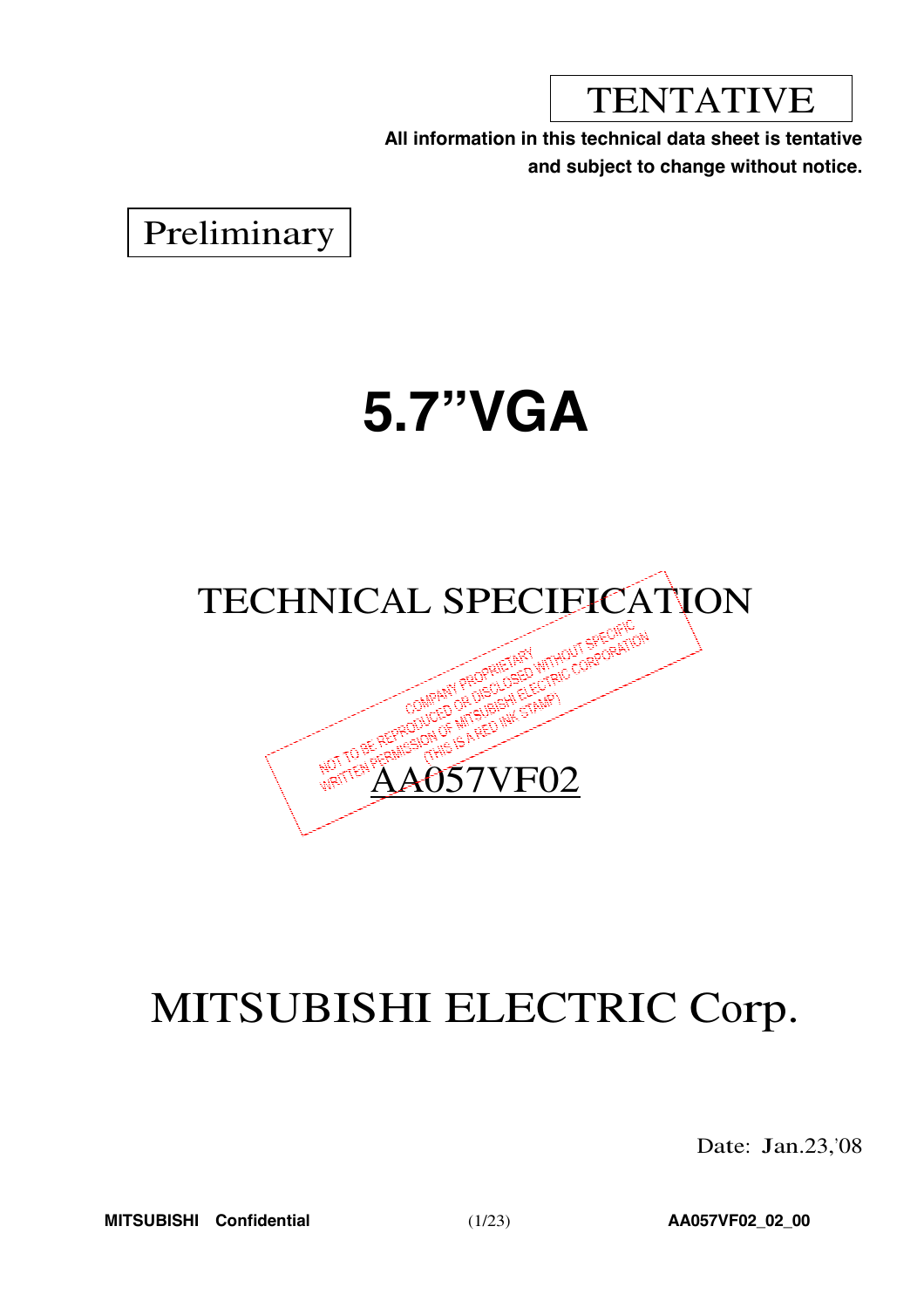## **CONTENTS**

| No.            | Item                                           | Page           |
|----------------|------------------------------------------------|----------------|
| $-$            | <b>COVER</b>                                   | 1              |
| --             | <b>CONTENTS</b>                                | 2              |
| 1              | <b>APPLICATION</b>                             | 3              |
| $\mathfrak{D}$ | <b>OVERVIEW</b>                                | 4              |
| 3              | <b>ABSOLUTE MAXIMUM RATINGS</b>                | 5              |
| $\overline{4}$ | ELECTRICAL CHARACTERISTICS                     | 5, 6, 7        |
| 5              | <b>INTERFACE PIN CONNECTION</b>                | 8, 9           |
| 6              | <b>INTERFACE TIMING</b>                        | 10, 11, 12, 13 |
| 7              | <b>BLOCK DIAGRAM</b>                           | 14             |
| 8              | <b>MECHANICAL SPECIFICATION</b>                | 15, 16         |
| 9              | OPTICAL CHARACTERISTICS                        | 17, 18, 19     |
| 10             | RELIABILITY TEST CONDITION                     | 20             |
| 11             | <b>OTHER FEATURE</b>                           | 21             |
| 12             | <b>HANDLING PRECAUTIONS FOR TFT-LCD MODULE</b> | 22, 23         |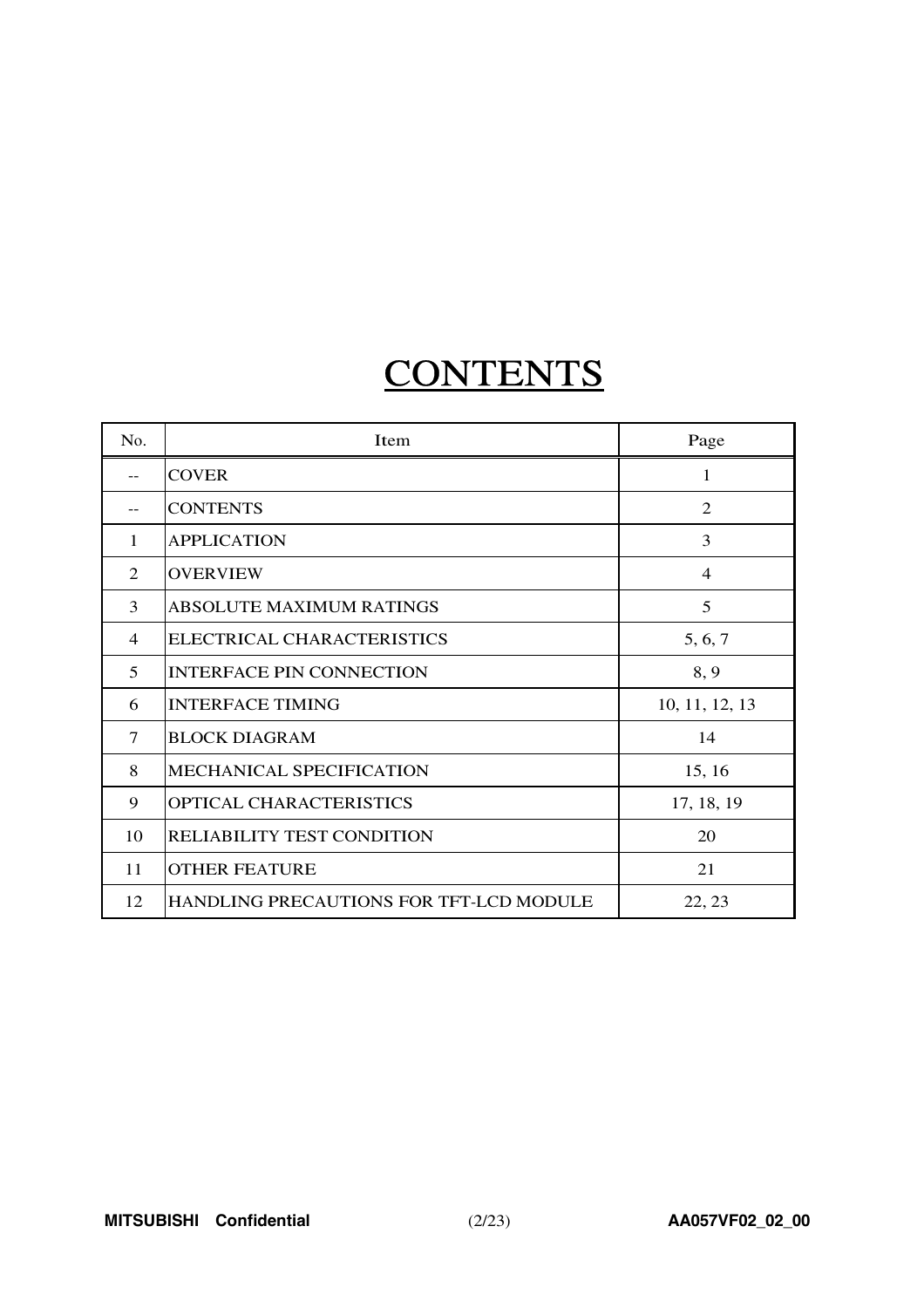### **1. APPLICATION**

This specification applies to color TFT-LCD module, AA057VF02.

These specification papers are the proprietary product of Mitsubishi Electric Corporation ("MITSUBISHI) and include materials protected under copyright of MITSUBISHI. No part of this document may be reproduced in any form or by any means without the express written permission of MITSUBISHI.

MITSUBISHI does not assume any liability for infringement of patents, copyrights or other intellectual property rights of third parties by or arising from use of a product specified in this document. No license, express, implied or otherwise, is granted under any patents, copyrights or other intellectual property rights of MITSUBISHI or of others.

MITSUBISHI classifies the usage of the TFT-LCD module as follows. Please confirm the usage before using the product.

(1) Standard Usage

Computers, office equipment, factory automation equipment, test and measurement equipment, communications, transportation equipment(automobiles, ships, trains, etc.), provided, however, that operation is not influenced by TFT-LCD directly.

(2) Special Usage

Medical equipment, safety equipment, transportation equipment, provided, however, that TFT-LCD is necessary to its operation.

(3) Specific Usage

Cockpit Equipment, military systems, aerospace equipment, nuclear reactor control systems, life support systems and any other equipment. MITSUBISHI should make a contract that stipulate apportionment of responsibilities between MITSUBISHI and our customer.

The product specified in this document is designed for "Standard Usage" unless otherwise specified in this document. If customers intend to use the product for applications other than those specified for "Standard Usage", they should first contact MITSUBISHI sales representative for it's intended use in writing.

MITSUBISHI has been making continuous effort to improve the reliability of its products. Customers should implement sufficient reliability design of their application equipments such as redundant system design, fail-safe functions, anti-failure features.

MITSUBISHI assumes no responsibility for any damage resulting from the use of the product that does not comply with the instructions and the precautions specified in this document.

Please contact and consult a MITSUBISHI sales representative for any questions regarding this product.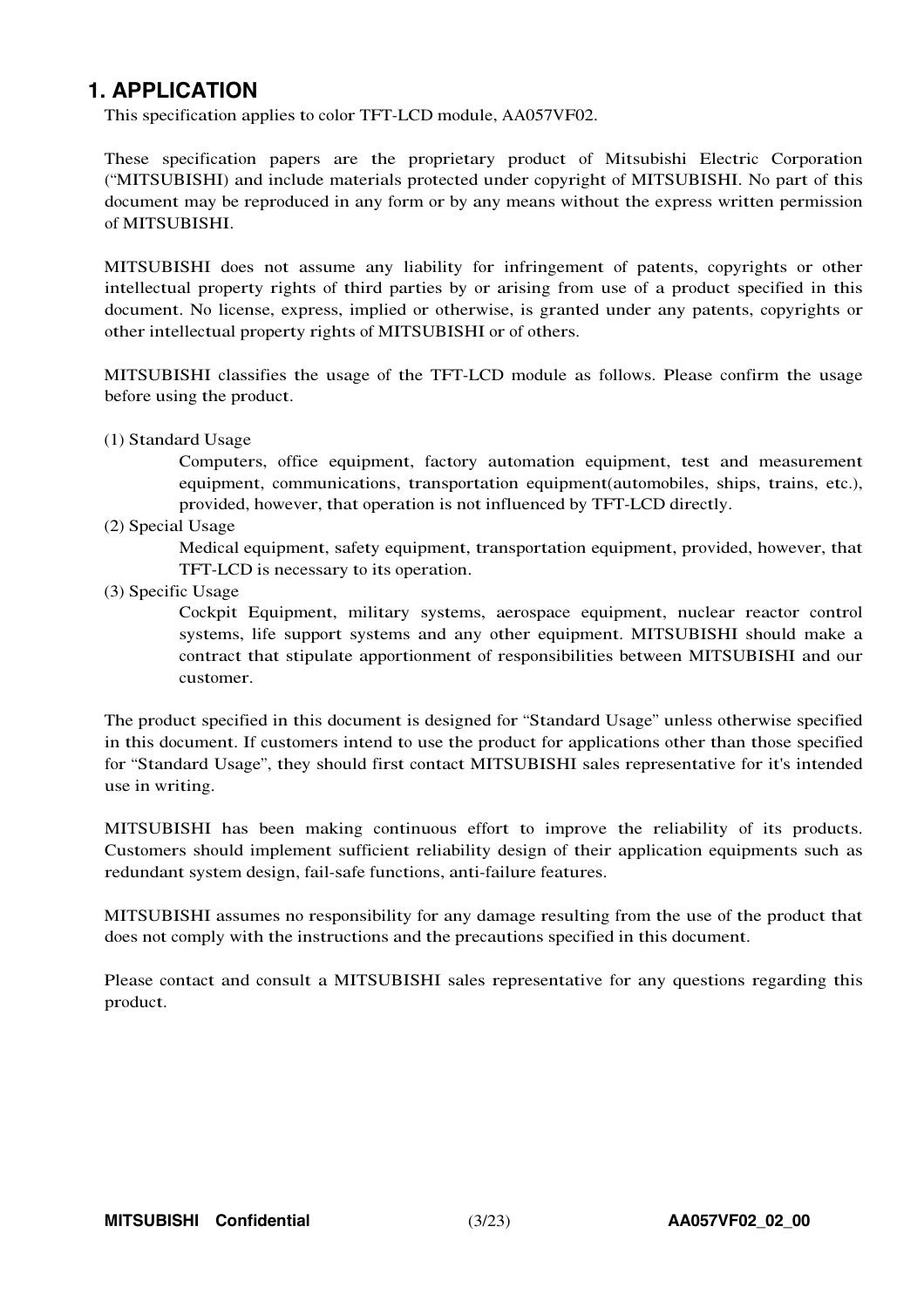### **2. OVERVIEW**

AA057VF02 is 5.7" color TFT-LCD (Thin Film Transistor Liquid Crystal Display) module composed of LCD panel, driver ICs, control circuit, LED driver and backlight unit.

By applying 6 bit digital data  $640 \times 480$ , 262k-color images are displayed on the 5.7" diagonal screen. Input power voltages are 3.3 V for LCD driving and 5.0 V for backlight unit.

The type of data and control signals are digital and transmitted via CMOS interface per Typ. 25 MHz clock cycle.

| <b>ITEM</b>                            | <b>SPECIFICATION</b>                                 |
|----------------------------------------|------------------------------------------------------|
| Display Area (mm)                      | $115.2$ (H) $\times$ 86.4 (V)<br>(5.7-inch diagonal) |
| Number of Dots                         | $640 \times 3$ (H) $\times 480$ (V)                  |
| Pixel Pitch (mm)                       | $0.18(H) \times 0.18(V)$                             |
| <b>Color Pixel Arrangement</b>         | RGB vertical stripe                                  |
| Display Mode                           | Normally white TN                                    |
| Number of Color                        | 262k                                                 |
| Luminance $(cd/m2)$                    | 400                                                  |
| Wide Viewing Angle Technology          | Optical compensation film                            |
| Viewing Angle ( $CR \ge 10$ )          | $-80-80^{\circ}$ (H) $-60-80^{\circ}$ (V)            |
| <b>Surface Treatment</b>               | Clear and hard-coating 3H                            |
| <b>Electrical Interface</b>            | <b>CMOS</b>                                          |
| Optimum Viewing Angle (Contrast ratio) | 6 o'clock                                            |
| Module Size (mm)                       | $135.0$ (W) $\times$ 104.6 (H) $\times$ 8.85 (D)     |
| Module Mass $(g)$                      | 165                                                  |
| <b>Backlight Unit</b>                  | LED                                                  |

General specifications are summarized in the following table:

Characteristic value without any note is typical value.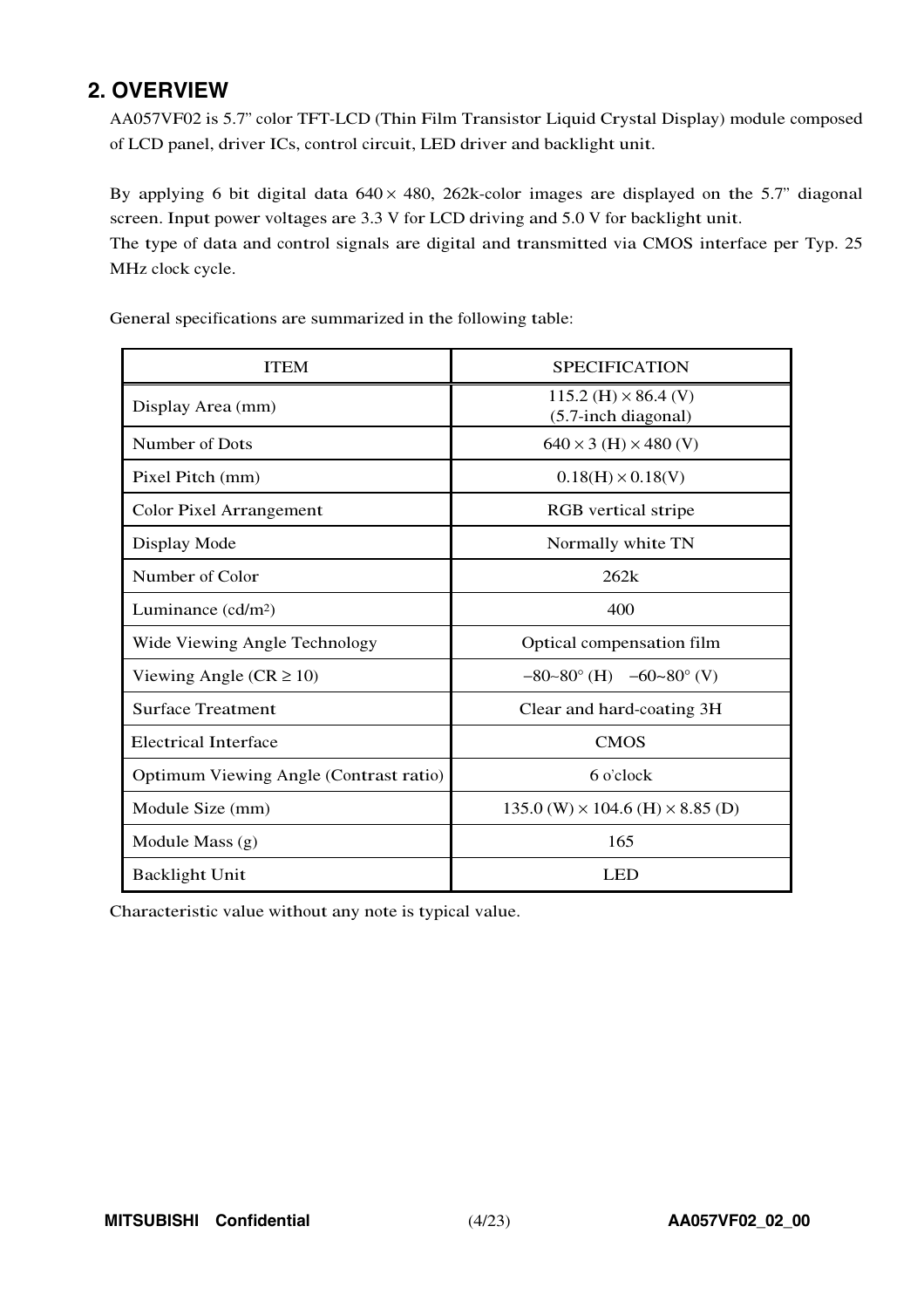### **3. ABSOLUTE MAXIMUM RATINGS**

| <b>ITEM</b>                                         | <b>SYMBOL</b>            | MIN.   | MAX. | <b>UNIT</b>     |
|-----------------------------------------------------|--------------------------|--------|------|-----------------|
| Power Supply Voltage for LCD                        | <b>VCC</b>               | $-0.3$ | 4.0  | V               |
| Logic Input Voltage                                 | VI                       | $-0.3$ | 6.0  | V               |
| Backlight (LED) Voltage                             | <b>VL</b>                | $-0.6$ | 6.5  | V               |
| <b>Backlight ON-OFF</b>                             | <b>BLEN</b>              | $-0.6$ | 6.5  | V               |
| <b>Light Dimming Control Voltage</b>                | <b>VBRT</b>              | $-0.6$ | 6.5  | V               |
| Note $1,2)$<br><b>Operation Temperature (Panel)</b> | Top(Panel)               | $-20$  | 70   | $^{\circ}C$     |
| <b>Operation Temperature (Ambient)</b><br>Note $2)$ | $T_{\text{op(Ambient)}}$ | $-20$  | 70   | $^{\circ}C$     |
| Note $2)$<br><b>Storage Temperature</b>             | $T_{\text{stg}}$         | $-30$  | 80   | $\rm ^{\circ}C$ |

[Note]

1) Measured at the center of active area and at the center of panel back surface

<sup>2</sup>) <sup>T</sup>op,Tstg ≤ <sup>40</sup>°<sup>C</sup> : <sup>90</sup>%RH max. without condensation

Top, Tstg >  $40^{\circ}$ C : Absolute humidity shall be less than the value of 90%RH at 40 $^{\circ}$ C without condensation.

### **4. ELECTRICAL CHARACTERISTICS**

(1) TFT- LCD

Ambient temperature: Ta <sup>=</sup> 25℃ ITEM SYMBOL MIN. TYP. MAX. UNIT Remarks Power Supply Voltage for LCD VCC 3.0 3.3 3.6 V \*1) Power Supply Current for LCD  $\vert$  ICC  $\vert$  --  $\vert$  300  $\vert$  400  $\vert$  mA  $\vert$  \*2) Permissive Input Ripple Voltage | VRP |  $\left| \begin{array}{c} \text{-} \\ \text{-} \end{array} \right|$  100 |  $\text{mVp-p}$  | VCC=+3.3V High | VIH | 2.0 | -- | 5.5 | V Logic Input Voltage  $\begin{array}{|c|c|c|c|c|c|c|c|c|} \hline \text{Low} & \text{VIL} & \text{0} & \text{0} & \text{---} & \text{0.8} & \text{V} \ \hline \end{array}$ \*1) Power and signals sequence:  $t<sub>1</sub> < 10 \text{ ms}$  200 ms  $\leq t<sub>4</sub>$  $0 < t^2 \le 50$  ms 200 ms  $\le t^5$  $0 < t<sup>3</sup> \le 50$  ms  $0 \le t<sup>6</sup>$  $t1$  t2 t3 data  $0.9VCC \t\t\t\t\t\phantom{00} \t\t\t\t\phantom{00} \t\t\t\t\phantom{00} \t\t\t\phantom{00} 0.9VCC$ 0.1VCC **VCC**  $t\Delta$ t5 t6 Backlight  $0.1$ VCC  $\frac{1}{2}$  0.1VCC LCD Power Supply Logic Signal Backlight Power Supply

data: RGB DATA, DCLK, DENA, R/L, U/D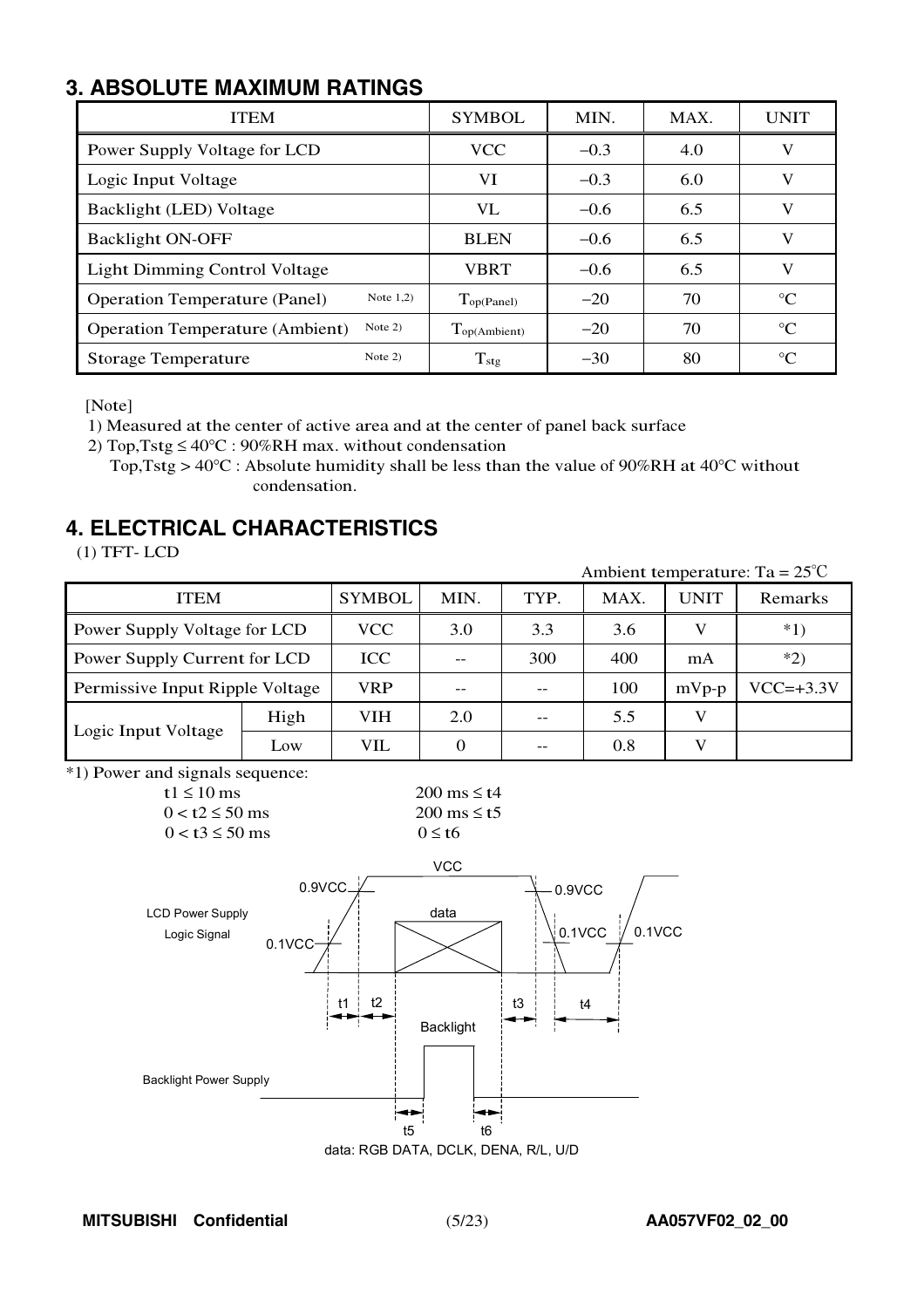#### VCC-dip conditions:

- 1) When  $2.4 \text{ V} \leq \text{VCC} < 3.0 \text{ V}$ , td  $\leq 10 \text{ ms}$
- 2) When  $VCC < 2.4$  V

VCC-dip conditions should also follow the power and signals sequence.



### \*2) VCC =  $+3.3$  V, f<sub>H</sub>=31.5kHz, f<sub>V</sub>=60Hz, f<sub>CLK</sub>= 25MHz

Display image of typical is 64-gray-bar pattern (6 bit), 480 line mode.

#### $*3$ ) Fuse

| Parameter | Fuse Type Name    | Supplier                  | Remark |
|-----------|-------------------|---------------------------|--------|
| VCC       | <b>FCC16162AB</b> | Kamaya Electric Co., Ltd. | *`     |

\*) The power supply capacity should be designed to be more than the fusing current.

| (2) Backlight |
|---------------|
|               |

| (                             |               |             |                |                   |             |                                                 | . . <i>. .</i> . |
|-------------------------------|---------------|-------------|----------------|-------------------|-------------|-------------------------------------------------|------------------|
| <b>ITEM</b>                   | <b>SYMBOL</b> | MIN.        | TYP.           | MAX.              | <b>UNIT</b> | Remarks                                         |                  |
| <b>LED</b> Voltage            | VL            | 4.5         | 5.0            | 5.5               | V           | $*4)$                                           |                  |
| <b>LED Current</b>            | $_{\rm IL}$   | $- -$       | $-$            | 750               | mA          | $IF=90 \text{ mA}$                              |                  |
|                               | High          |             | $0.8$ VL       | $- -$             | VL          | V                                               | <b>ON</b>        |
| <b>Backlight ON-OFF</b>       | Low           | <b>BLEN</b> | $\overline{0}$ | $\qquad \qquad -$ | $0.2$ VL    | V                                               | <b>OFF</b>       |
| LED Life Time                 | LT            | 60000       | $- -$          | $\qquad \qquad -$ | $\mathbf h$ | $*1$ , IF= 90 mA<br><b>Continuous Operation</b> |                  |
| Light Dimming Control Voltage | <b>VBRT</b>   | $\Omega$    | $- -$          | 2.5               | V           | 0V: Maximum Luminance                           |                  |

\*1) LED life time is defined as the time when the brightness becomes 50% of the initial value.

- \*2) Comply with the LED power-on sequence of  $VL \rightarrow BLEN$ , VBRT, and LED power-off sequence of BLEN, VBRT-YL.
- \*3) When supplying LCD power and backlight power from a same power supply, the wirings of VCC and LCD GND pair should be separated completely from VL and LED backlight GND pair. The multi-drop type wiring for LCD power and backlight power might cause flicker on display by each circuit interference.

 $Ta=25^{\circ}C$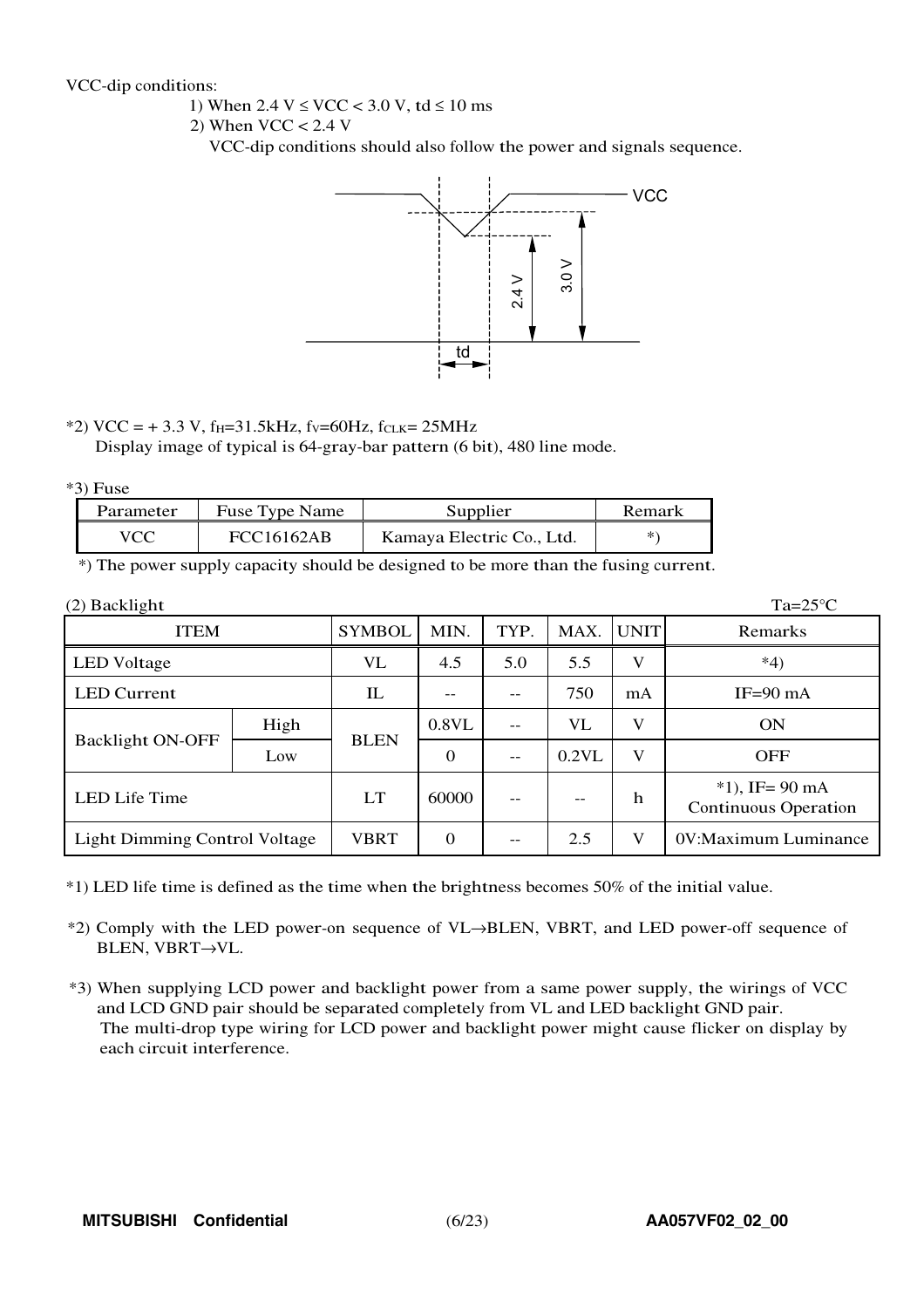



#### \*4) Fuse

| Parameter | Fuse Type Name | Supplier | Remark |
|-----------|----------------|----------|--------|
|           | TF16SN3.15T    |          | ж.     |

\*) The power supply capacity should be designed to be more than the fusing current.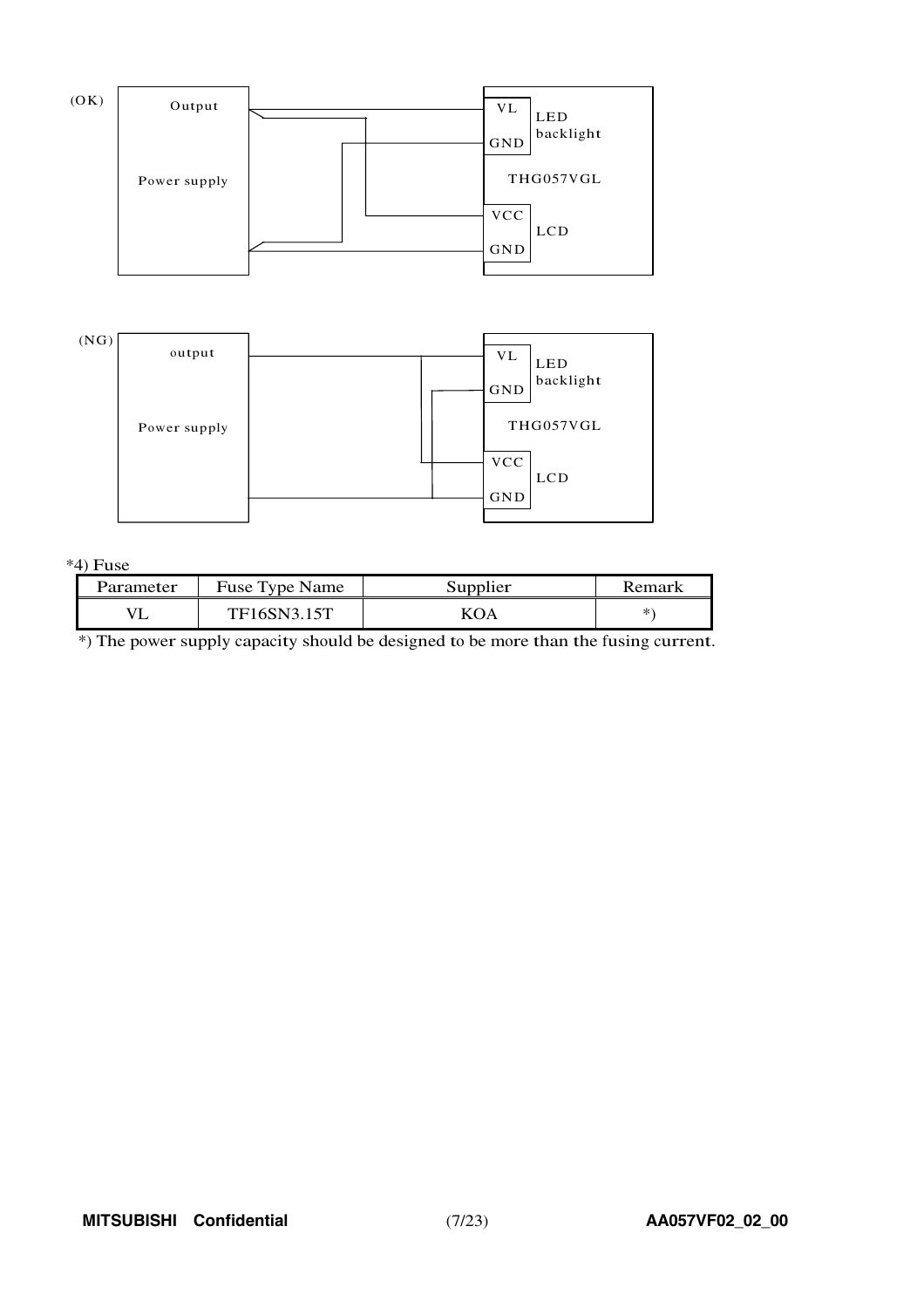## **5. INTERFACE PIN CONNECTION**

### (1) CN 1(Interface Signal)

Used connector: 08-6260-018-340-8298 (ELCO)

| Pin No.        | Symbol         | Function                                                            |
|----------------|----------------|---------------------------------------------------------------------|
| 1              | <b>GND</b>     |                                                                     |
| $\overline{2}$ | <b>DCLK</b>    | Clock signal for sampling catch data signal                         |
| 3              | HD             | Horizontal sync signal<br>$*1)$                                     |
| $\overline{4}$ | <b>VD</b>      | Vertical sync signal<br>$*1)$                                       |
| 5              | <b>GND</b>     |                                                                     |
| 6              | R <sub>0</sub> | Red data signal(LSB)                                                |
| 7              | R <sub>1</sub> | Red data signal                                                     |
| 8              | R <sub>2</sub> | Red data signal                                                     |
| 9              | R <sub>3</sub> | Red data signal                                                     |
| 10             | R <sub>4</sub> | Red data signal                                                     |
| 11             | R <sub>5</sub> | Red data signal(MSB)                                                |
| 12             | <b>GND</b>     |                                                                     |
| 13             | G <sub>0</sub> | Green data signal(LSB)                                              |
| 14             | G1             | Green data signal                                                   |
| 15             | G <sub>2</sub> | Green data signal                                                   |
| 16             | G <sub>3</sub> | Green data signal                                                   |
| 17             | G <sub>4</sub> | Green data signal                                                   |
| 18             | G <sub>5</sub> | Green data signal(MSB)                                              |
| 19             | <b>GND</b>     |                                                                     |
| 20             | B <sub>0</sub> | Blue data signal(LSB)                                               |
| 21             | B1             | Blue data signal                                                    |
| 22             | B <sub>2</sub> | Blue data signal                                                    |
| 23             | B <sub>3</sub> | Blue data signal                                                    |
| 24             | <b>B4</b>      | Blue data signal                                                    |
| 25             | B <sub>5</sub> | Blue data signal(MSB)                                               |
| 26             | <b>GND</b>     |                                                                     |
| 27             | <b>DENA</b>    | Data enable signal (to settle the viewing area)                     |
| 28             | <b>VCC</b>     | 3.3 V Power Supply                                                  |
| 29             | <b>VCC</b>     | 3.3 V Power Supply                                                  |
| 30             | R/L            | Right/Left scanning direction (Low=Normal, High=Right/Left Reverse) |
| 31             | U/D            | Up/Down scanning direction (Low=Normal, High=Up/Down Reverse)       |
| 32             | NC             | No Connect                                                          |
| 33             | <b>GND</b>     | <b>GND</b>                                                          |

\*1) HD and VD are not being used for timing control.

\*2) Metal frame is connected to signal GND.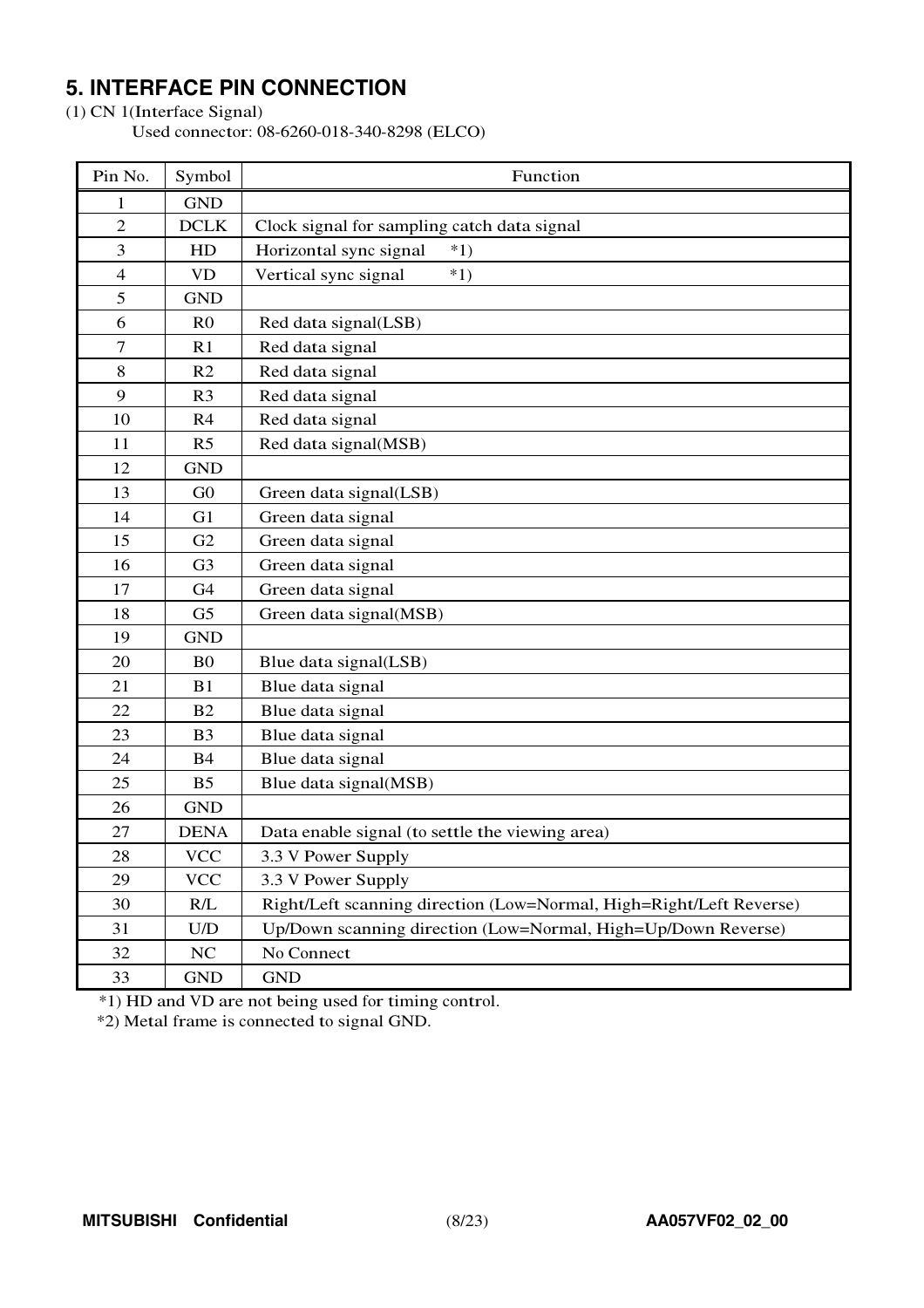### (2) CN 2 (Backlight)

Backlight-side connector: 08-6260-033-340-8298 (ELCO)

| Pin No.        | Symbol      | Function                             |
|----------------|-------------|--------------------------------------|
| 1              | VL          |                                      |
| $\overline{2}$ | VL          |                                      |
| 3              | <b>VL</b>   |                                      |
| $\overline{4}$ | VL          | Lamp Voltage                         |
| 5              | VL          |                                      |
| 6              | VL          |                                      |
| $\overline{7}$ | VL          |                                      |
| 8              | VL          |                                      |
| 9              | <b>BLEN</b> | Backlight ON-OFF (High:ON, Low:OFF)  |
| 10             | <b>VBRT</b> | <b>Light Dimming Control Voltage</b> |
| 11             | <b>GND</b>  |                                      |
| 12             | <b>GND</b>  |                                      |
| 13             | <b>GND</b>  |                                      |
| 14             | <b>GND</b>  | <b>GND</b>                           |
| 15             | <b>GND</b>  |                                      |
| 16             | <b>GND</b>  |                                      |
| 17             | <b>GND</b>  |                                      |
| 18             | <b>GND</b>  |                                      |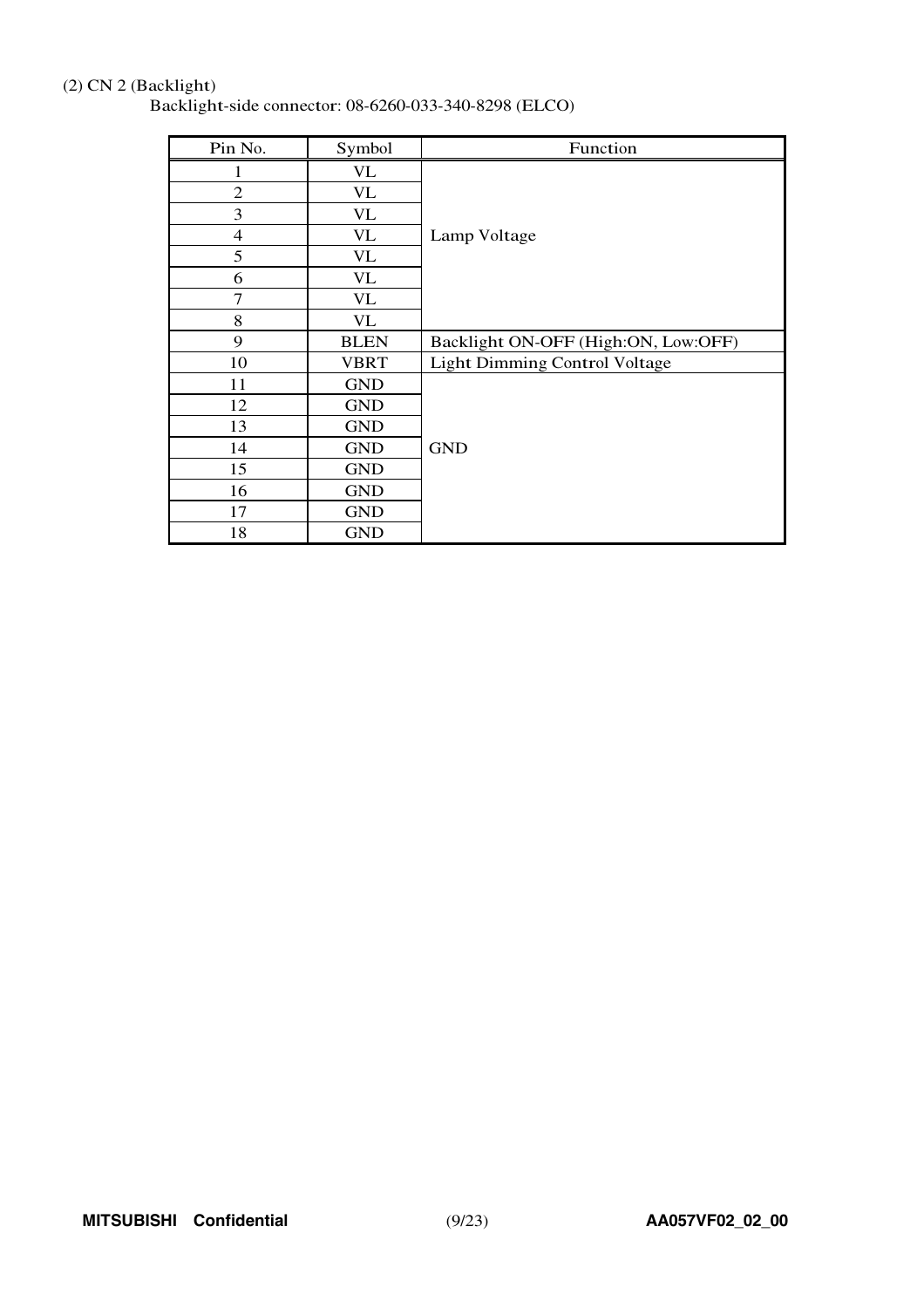### **6. INTERFACE TIMING**

### (1) Timing Specifications

|              | <b>SYMBOL</b> | MIN.                 | TYP.                    | MAX.           | <b>UNIT</b> |      |              |
|--------------|---------------|----------------------|-------------------------|----------------|-------------|------|--------------|
|              | Frequency     |                      | fclk                    | 20             | 25          | 30   | <b>MHz</b>   |
|              | Period        |                      | <b>t</b> CLK            | 33.3           | 40          | 50   | ns           |
| <b>DCLK</b>  | Low Width     |                      | twcl                    | 10             | --          | --   | ns           |
|              | High Width    |                      | <b>t</b> wch            | 10             |             | --   | ns           |
| DATA(R,G,B), | Set up time   |                      | t <sub>DS</sub>         | $\overline{4}$ | --          | --   | ns           |
| <b>DENA</b>  | Hold time     |                      | <b>t</b> <sub>DH</sub>  | $\overline{4}$ | --          | --   | ns           |
|              | Horizontal    | <b>Active Time</b>   | <b>t</b> HA             | 640            | 640         | 640  | <b>t</b> CLK |
|              |               | <b>Blanking Time</b> | $t_{HB}$                | 20             | 160         | --   | <b>t</b> CLK |
|              |               | Frequency            | f <sub>H</sub>          | 27             | 31.5        | 38   | kHz          |
|              |               | Period               | th                      | 26.3           | 31.7        | 37.0 | $\mu$ s      |
| <b>DENA</b>  |               | <b>Active Time</b>   | <b>t</b> v <sub>A</sub> | 480            | 480         | 480  | th           |
|              |               | <b>Blanking Time</b> | <b>t</b> <sub>VB</sub>  | $\overline{4}$ | 45          | --   | th           |
|              | Vertical      | Frequency            | $f_V$                   | 55             | 60          | 70   | Hz           |
|              |               | Period               | tv                      | 14.3           | 16.7        | 18.2 | ms           |

[Note]

1) DATA is latched at fall edge of DCLK in this specification.

2) DENA (Data Enable) should always be positive polarity as shown in the timing specification.

3) DCLK should appear during all invalid period.

4) In case of blanking time fluctuation, please satisfy following condition.

 $t_{VBn}$  >  $t_{VBn-1}$  – 3( $t_{H}$ )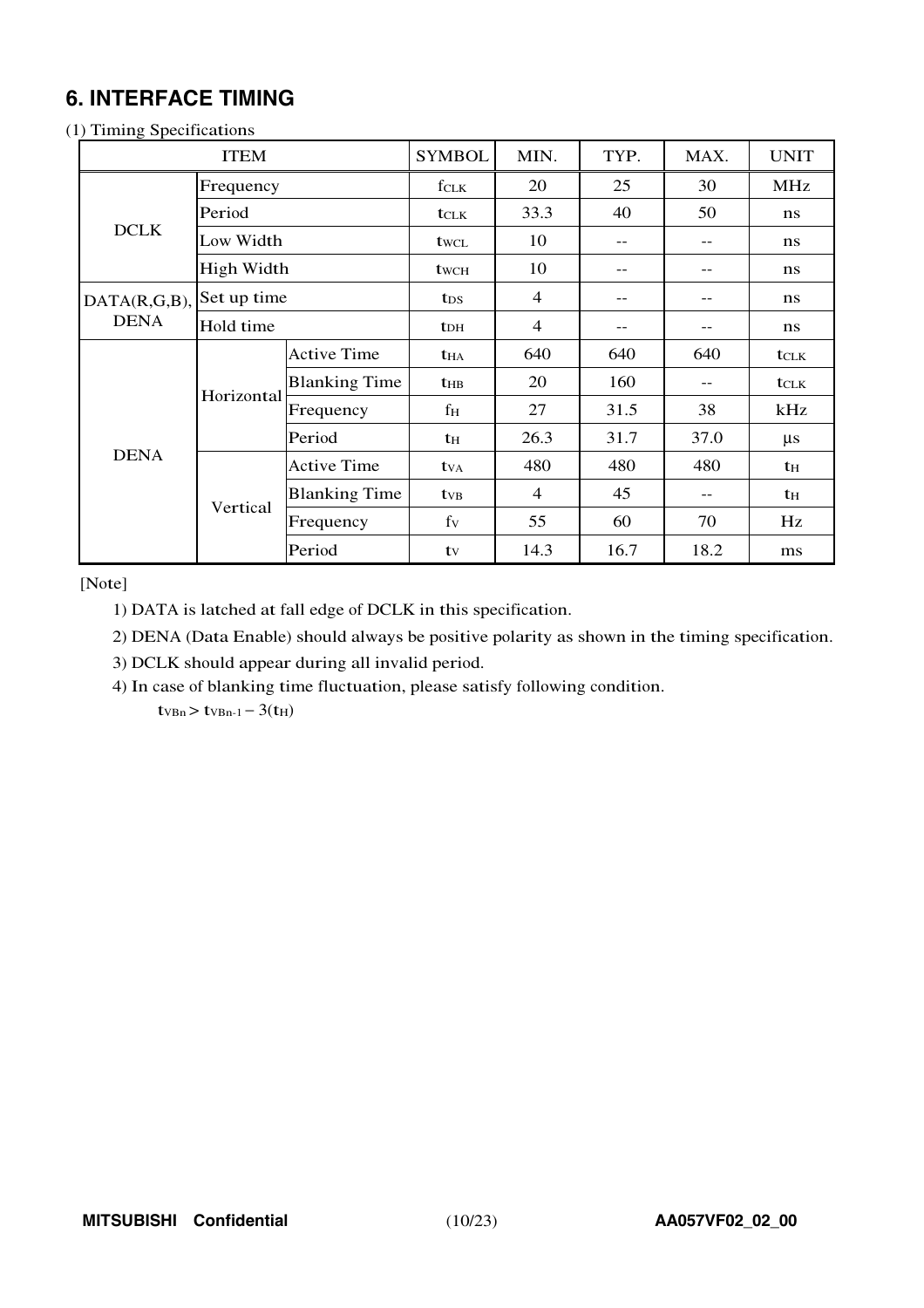### (2) Timing Chart

- a. Pixel Timing Chart 2.0V 0.8V t<sub>wcH</sub> t<sub>wcL</sub>  $t_{\scriptstyle{\text{CLK}}}$ tD<sup>S</sup> tD<sup>H</sup> DCLK DATA(R,G,B), DENA  $\mathcal{X}$   $\mathcal{X}$  0.8V 2.0V
- b. Horizontal Timing Chart



c. Vertical Timing Chart

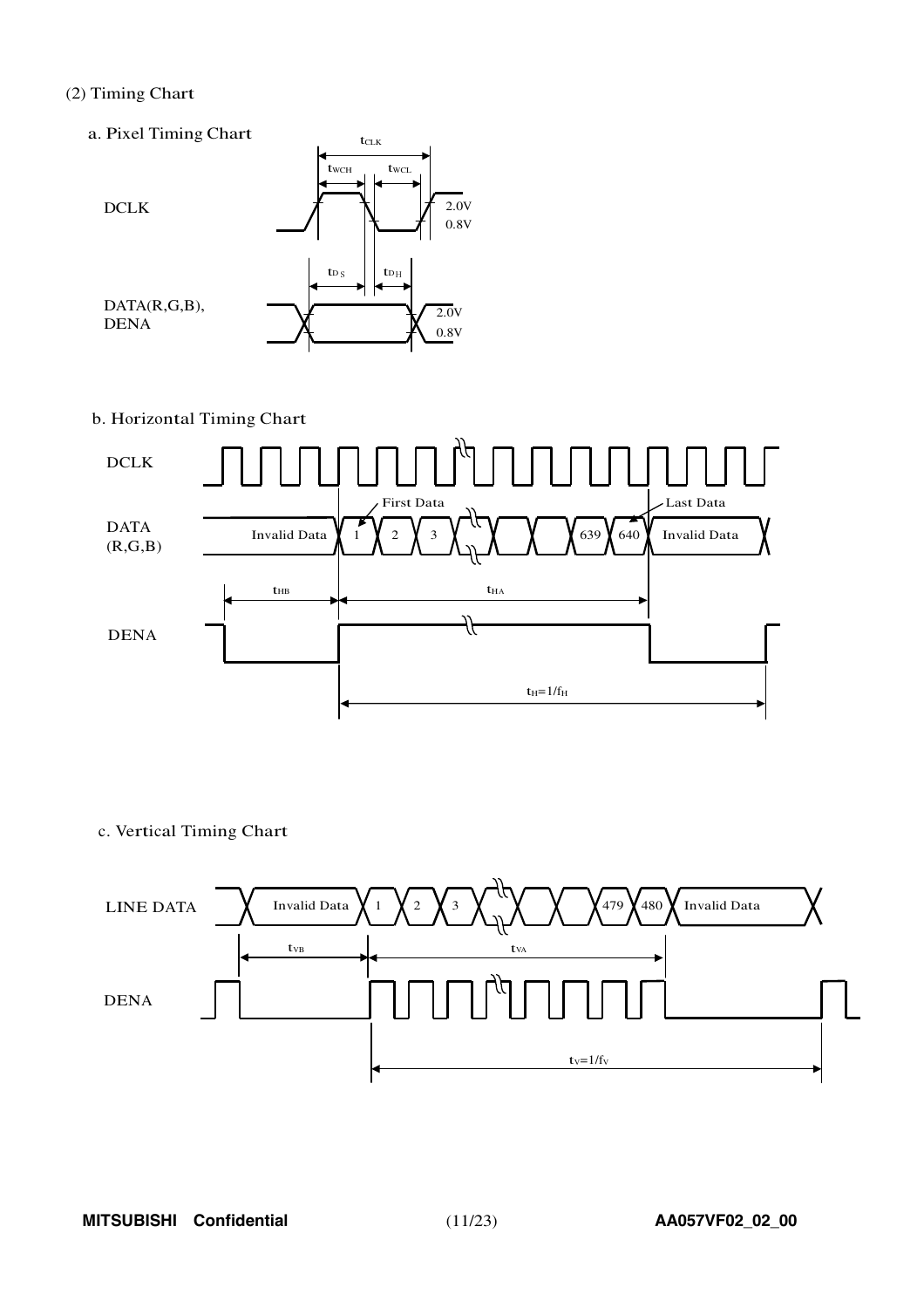### (3) Color Data Assignment

|                   |                | <b>INPUT DATA</b> |                      |                   |                                              |                                             |                                       |                  |                  |                                              |                       |                  |                  |                                                                                         |                             |                  |                  |                  |                                  |
|-------------------|----------------|-------------------|----------------------|-------------------|----------------------------------------------|---------------------------------------------|---------------------------------------|------------------|------------------|----------------------------------------------|-----------------------|------------------|------------------|-----------------------------------------------------------------------------------------|-----------------------------|------------------|------------------|------------------|----------------------------------|
|                   |                | R DATA            |                      |                   |                                              | <b>G DATA</b>                               |                                       |                  |                  |                                              | <b>B DATA</b>         |                  |                  |                                                                                         |                             |                  |                  |                  |                                  |
| <b>COLOR</b>      |                |                   |                      |                   |                                              |                                             |                                       |                  |                  |                                              |                       |                  |                  | R5   R4   R3   R2   R1   R0   G5   G4   G3   G2   G1   G0   B5   B4   B3   B2   B1   B0 |                             |                  |                  |                  |                                  |
|                   |                | MSB               |                      |                   |                                              |                                             | LSB MSB                               |                  |                  |                                              |                       |                  | LSB MSB          |                                                                                         |                             |                  |                  |                  | LSB:                             |
|                   | <b>BLACK</b>   | 0 <sup>1</sup>    | $\mathbf{0}$         | $\overline{0}$    | $\frac{1}{2}$ 0                              | $\boldsymbol{0}$                            | $\begin{array}{c} 0 \\ 0 \end{array}$ | $\mathbf{0}$     | $\boldsymbol{0}$ | $\begin{matrix} 1 & 0 \\ 0 & 0 \end{matrix}$ | $\boldsymbol{0}$      | $\boldsymbol{0}$ | $\overline{0}$   | $\overline{0}$                                                                          | Ŧ.<br>$\boldsymbol{0}$      | $\mathbf{0}$     | $\boldsymbol{0}$ | $\overline{0}$   | $\pm 0$                          |
|                   | RED(63)        | $\mathbf{1}$      | -1                   | -1                | - 1                                          | $\mathbf{1}$                                | $\vdash$ 1                            | $\boldsymbol{0}$ | $\boldsymbol{0}$ | $\bf{0}$<br>Ĩ.                               | $\boldsymbol{0}$      | $\boldsymbol{0}$ | $\overline{0}$   | $\mathbf{0}$                                                                            | $\boldsymbol{0}$<br>Ĩ.      | $\mathbf{0}$     | $\boldsymbol{0}$ | $\mathbf{0}$     | $\bf{0}$                         |
|                   | GREEN(63)      | $0 \t0$           |                      | $\overline{0}$    | $\begin{matrix} 1 & 0 \\ 0 & 0 \end{matrix}$ | $\overline{0}$<br>Ŧ.                        | $\begin{matrix} 1 & 0 \end{matrix}$   | $\mathbf{1}$     | $\overline{1}$   | $\frac{1}{2}$ 1                              | $\frac{1}{2}$ 1<br>÷  | $\mathbf{1}$     | $\overline{1}$   | $\overline{0}$                                                                          | $\boldsymbol{0}$<br>ŧ.<br>ŧ | $\mathbf{0}$     | $\boldsymbol{0}$ | $\bf{0}$         | $\vdots$ 0                       |
| <b>BASIC</b>      | BLUE(63)       |                   | $0 \nvert 0$         |                   | $0 \pm 0$                                    | $\begin{array}{c} 0 & 0 \\ 0 & \end{array}$ |                                       |                  |                  | $0 \mid 0 \mid 0 \mid 0 \mid 0 \mid 0$       |                       |                  |                  | $1 \nmid 1$                                                                             |                             | $\pm 1$          | $\pm 1$          | $\mathbf{1}$     | $\pm 1$                          |
| <b>COLOR</b> CYAN |                | 0 <sup>1</sup>    | $\boldsymbol{0}$     | $\mathbf{0}$      | $\frac{1}{2}$ 0                              | $\mathbf{0}$<br>÷                           | $\vdots$ 0                            | $1 \nmid 1$      |                  | ÷<br>$\frac{1}{2}$ 1                         | $\overline{1}$        | $\frac{1}{2}$    | $\pm 1$          | $1 \nmid 1$                                                                             |                             | $\mathbf{1}$     | $\frac{1}{2}$    | - 1              | $\blacksquare$                   |
|                   | <b>MAGENTA</b> | -1                | -1                   | -1                | -1                                           | $\mathbf{1}$                                | $\vdash 1$                            | $\boldsymbol{0}$ | $\boldsymbol{0}$ | $\mathbf{0}$<br>ŧ.                           | $\boldsymbol{0}$      | $\boldsymbol{0}$ | $\vdots$ 0       | 1                                                                                       | $\mathbf{1}$                | $\mathbf{1}$     | -1               | -1               | $\pm 1$                          |
|                   | <b>YELLOW</b>  | 1:                | -1                   | $\pm$ 1           | 1<br>Ŧ.<br>÷                                 | $\mathbf{1}$                                | $\frac{1}{2}$                         | 1 <sup>1</sup>   | $\overline{1}$   | $\mathbf{1}$<br>÷<br>ŧ.                      | $\mathbf{1}$          | $\mathbf{1}$     | $\mathbf{1}$     | $\boldsymbol{0}$                                                                        | $\mathbf{0}$<br>Ŧ.          | $\mathbf{0}$     | $\boldsymbol{0}$ | $\boldsymbol{0}$ | $\begin{array}{c} 0 \end{array}$ |
|                   | <b>WHITE</b>   | -1                | -1                   | $\mathbf{1}$      | $\mathbf{1}$                                 | $\mathbf{1}$                                | $\vdash$ 1                            | 1                | $\mathbf{1}$     | ŧ.<br>$\mathbf{1}$                           | $\mathbf{1}$          | $\mathbf{1}$     | $\mathbf{1}$     | 1                                                                                       | 1                           | -1               | $\mathbf{1}$     | -1               | - 1                              |
|                   | RED(1)         | $\overline{0}$    | $\mathbf{0}$         | $\mathbf{0}$      | $\mathbf{0}$                                 | $\mathbf{0}$                                | -1                                    | $\overline{0}$   | $\overline{0}$   | $\boldsymbol{0}$                             | $\boldsymbol{0}$      | $\boldsymbol{0}$ | $\boldsymbol{0}$ | $\overline{0}$                                                                          | $\overline{0}$              | $\boldsymbol{0}$ | $\boldsymbol{0}$ | $\mathbf{0}$     | $\mathbf{0}$                     |
|                   | RED(2)         | $\overline{0}$    | $\overline{0}$       | $\mathbf{0}$      | $\mathbf{0}$                                 | 1                                           | $\boldsymbol{0}$                      | $\mathbf{0}$     | $\overline{0}$   | $\mathbf{0}$                                 | $\mathbf{0}$          | $\boldsymbol{0}$ | $\boldsymbol{0}$ | $\overline{0}$                                                                          | $\mathbf{0}$                | $\mathbf{0}$     | $\mathbf{0}$     | $\overline{0}$   | $\boldsymbol{0}$                 |
|                   |                |                   |                      |                   |                                              |                                             |                                       |                  |                  |                                              |                       |                  |                  |                                                                                         |                             |                  |                  |                  |                                  |
| <b>RED</b>        |                |                   |                      |                   |                                              |                                             |                                       |                  |                  |                                              |                       |                  |                  |                                                                                         |                             |                  |                  |                  |                                  |
|                   | RED(62)        | -1                | $\mathbf{1}$         | $\mathbf{1}$      | $\mathbf{1}$                                 | $\mathbf{1}$                                | $\boldsymbol{0}$                      | $\overline{0}$   | $\overline{0}$   | $\mathbf{0}$                                 | $\mathbf{0}$          | $\boldsymbol{0}$ | $\overline{0}$   | $\mathbf{0}$                                                                            | $\mathbf{0}$                | $\boldsymbol{0}$ | $\boldsymbol{0}$ | $\overline{0}$   | $\theta$                         |
|                   | RED(63)        | 1                 | 1                    | 1                 | 1                                            | 1                                           | 1                                     | $\boldsymbol{0}$ | $\mathbf{0}$     | $\boldsymbol{0}$                             | $\mathbf{0}$          | $\mathbf{0}$     | $\boldsymbol{0}$ | $\overline{0}$                                                                          | $\mathbf{0}$                | $\mathbf{0}$     | $\mathbf{0}$     | $\mathbf{0}$     | $\theta$                         |
|                   | GREEN(1)       | $\mathbf{0}$      | $\boldsymbol{0}$     | $\boldsymbol{0}$  | $\mathbf{0}$                                 | $\boldsymbol{0}$                            | $\boldsymbol{0}$                      | $\mathbf{0}$     | $\boldsymbol{0}$ | $\boldsymbol{0}$                             | $\boldsymbol{0}$      | $\boldsymbol{0}$ | $\mathbf{1}$     | $\mathbf{0}$                                                                            | $\boldsymbol{0}$            | $\boldsymbol{0}$ | $\boldsymbol{0}$ | $\boldsymbol{0}$ | $\boldsymbol{0}$                 |
|                   | GREEN(2)       | 0 <sup>1</sup>    | $\boldsymbol{0}$     | $\boldsymbol{0}$  | $\boldsymbol{0}$                             | $\boldsymbol{0}$                            | $\overline{0}$<br>ŧ                   | $\boldsymbol{0}$ | $\boldsymbol{0}$ | $\boldsymbol{0}$<br>Ī                        | $\boldsymbol{0}$<br>ŧ | 1                | $\boldsymbol{0}$ | $\overline{0}$                                                                          | $\mathbf{0}$<br>ŧ.          | $\mathbf{0}$     | $\boldsymbol{0}$ | $\boldsymbol{0}$ | $\overline{0}$                   |
|                   |                |                   |                      |                   |                                              |                                             |                                       |                  |                  |                                              |                       |                  |                  |                                                                                         |                             |                  |                  |                  |                                  |
| <b>GREEN</b>      |                |                   |                      |                   |                                              |                                             |                                       |                  |                  |                                              |                       |                  |                  |                                                                                         |                             |                  |                  |                  |                                  |
|                   | GREEN(62)      | 0 <sup>1</sup>    | $\overline{0}$       | $\mathbf{0}$<br>÷ | $\overline{0}$                               | $\overline{0}$<br>÷                         | $\begin{array}{c} 0 \\ 0 \end{array}$ |                  | $1 \quad 1$      | ÷<br>$\pm 1$                                 | 4<br>$\mathbf{1}$     | -1               | $\overline{0}$   | $0 \t0$                                                                                 |                             | $\boldsymbol{0}$ | $\boldsymbol{0}$ | $\overline{0}$   | $\overline{0}$                   |
|                   | GREEN(63)      | 0 <sup>1</sup>    | $\overline{0}$<br>-9 |                   |                                              | 0 0 0 0                                     | $\boldsymbol{0}$                      | $1\,$            |                  | $1 \mid 1 \mid$                              | $\,$ $\,$ $\,$<br>- 1 | $\mathbf{1}$     | $\,$ 1 $\,$      |                                                                                         | $0 \nvert 0$<br>÷           | $\boldsymbol{0}$ | 0                | $\overline{0}$   | $\bf{0}$                         |
|                   | BLUE(1)        | $\boldsymbol{0}$  | $\boldsymbol{0}$     | $\mathbf{0}$      | $\boldsymbol{0}$                             | $\bf{0}$                                    | $\boldsymbol{0}$                      | $\boldsymbol{0}$ | $\boldsymbol{0}$ | $\boldsymbol{0}$                             | $\boldsymbol{0}$      | $\boldsymbol{0}$ | $\mathbf{0}$     | $\boldsymbol{0}$                                                                        | $\boldsymbol{0}$            | $\mathbf{0}$     | $\boldsymbol{0}$ | $\boldsymbol{0}$ | $\mathbf{1}$                     |
|                   | BLUE(2)        | $\mathbf{0}$      | $\mathbf{0}$         | $\mathbf{0}$      | $\boldsymbol{0}$                             | $\boldsymbol{0}$                            | $\boldsymbol{0}$                      | $\mathbf{0}$     | $\mathbf{0}$     | $\boldsymbol{0}$                             | $\boldsymbol{0}$      | $\boldsymbol{0}$ | $\boldsymbol{0}$ | $\overline{0}$                                                                          | $\boldsymbol{0}$            | $\mathbf{0}$     | $\boldsymbol{0}$ | $\mathbf{1}$     | $\boldsymbol{0}$                 |
|                   |                |                   |                      |                   |                                              |                                             |                                       |                  |                  |                                              |                       |                  |                  |                                                                                         |                             |                  |                  |                  |                                  |
| <b>BLUE</b>       |                |                   |                      |                   |                                              |                                             |                                       |                  |                  |                                              |                       |                  |                  |                                                                                         |                             |                  |                  |                  |                                  |
|                   | BLUE(62)       | $\boldsymbol{0}$  | $\mathbf{0}$         | $\overline{0}$    | $\boldsymbol{0}$                             | $\boldsymbol{0}$                            | $\mathbf{0}$                          | $\mathbf{0}$     | $\overline{0}$   | $\boldsymbol{0}$                             | $\boldsymbol{0}$      | $\boldsymbol{0}$ | $\boldsymbol{0}$ | $\mathbf{1}$                                                                            | $\mathbf{1}$                | $\mathbf{1}$     | $\mathbf{1}$     | 1                | $\boldsymbol{0}$                 |
|                   | BLUE(63)       | $\overline{0}$    | $\mathbf{0}$         | $\overline{0}$    | $\boldsymbol{0}$                             | $\boldsymbol{0}$                            | $\boldsymbol{0}$                      | $\mathbf{0}$     | $\overline{0}$   | $\mathbf{0}$                                 | $\boldsymbol{0}$      | $\boldsymbol{0}$ | $\boldsymbol{0}$ | 1 <sub>1</sub>                                                                          | $\mathbf{1}$                | $\mathbf{1}$     | $\mathbf{1}$     | 1                | $\mathbf{1}$                     |

[Note]

1) Definition of gray scale

Color (n) ---n indicates gray scale level.

Higher n means brighter level.

2) Data

1:High, 0: Low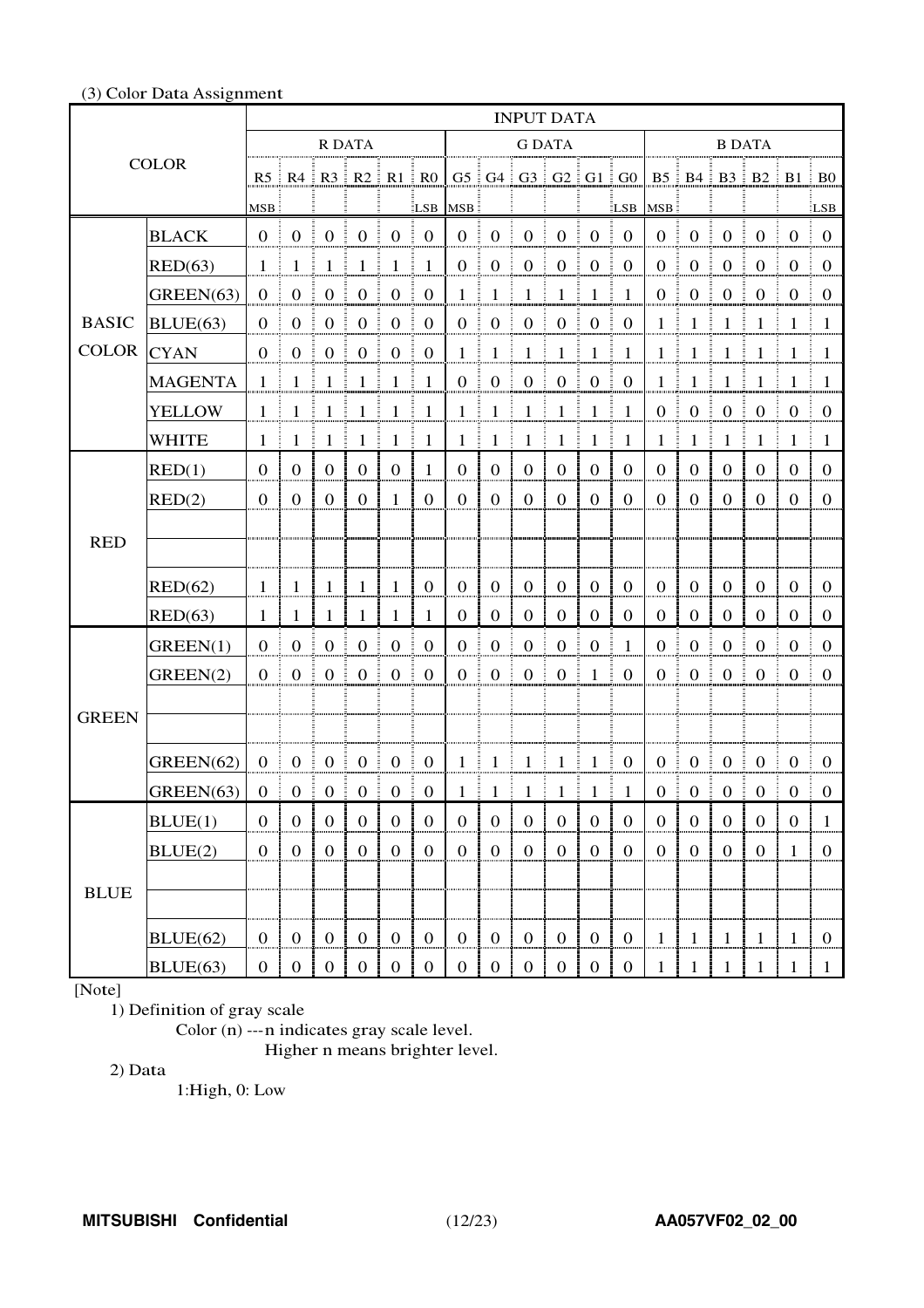#### (4) Display Position and Scan Direction

D(X,Y) shows the data number of input signal for LCD panel signal processing PCB.



#### R/L=Low, U/D=High

R/L=High, U/D=High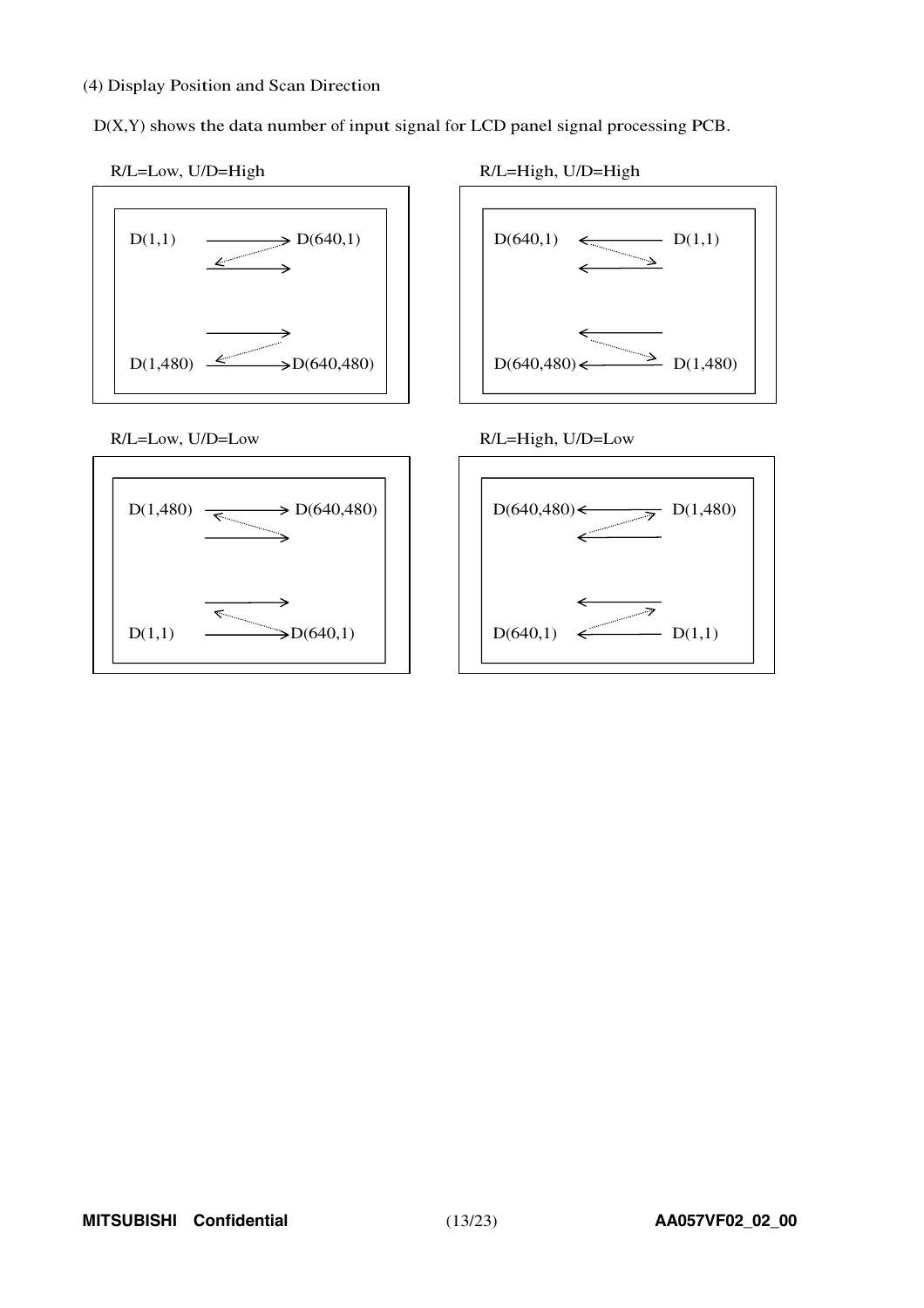### **7. BLOCK DIAGRAM**

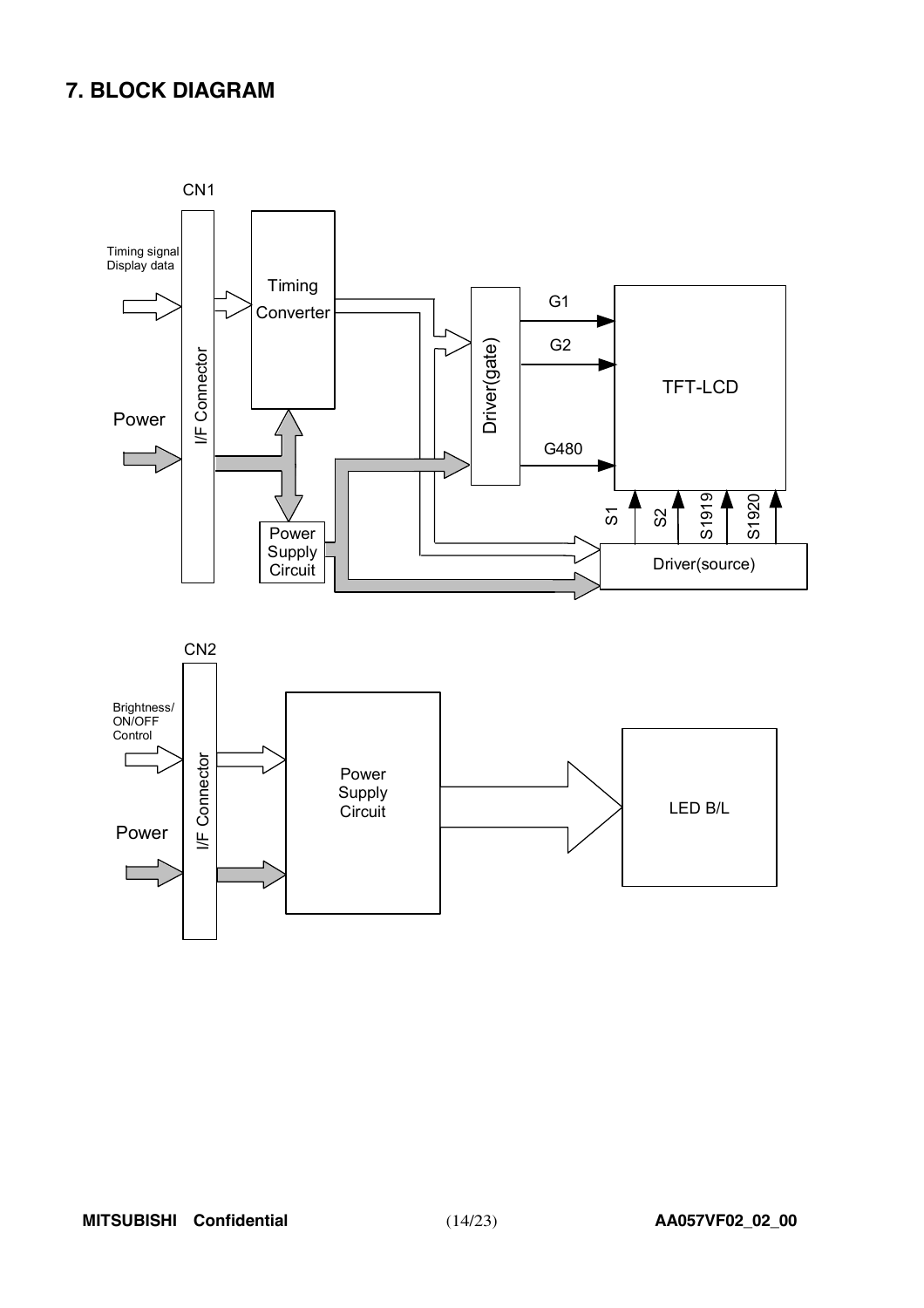### **8. MECHANICAL SPECIFICATIONS**

(1) Front Side



 $(Unit:mm)$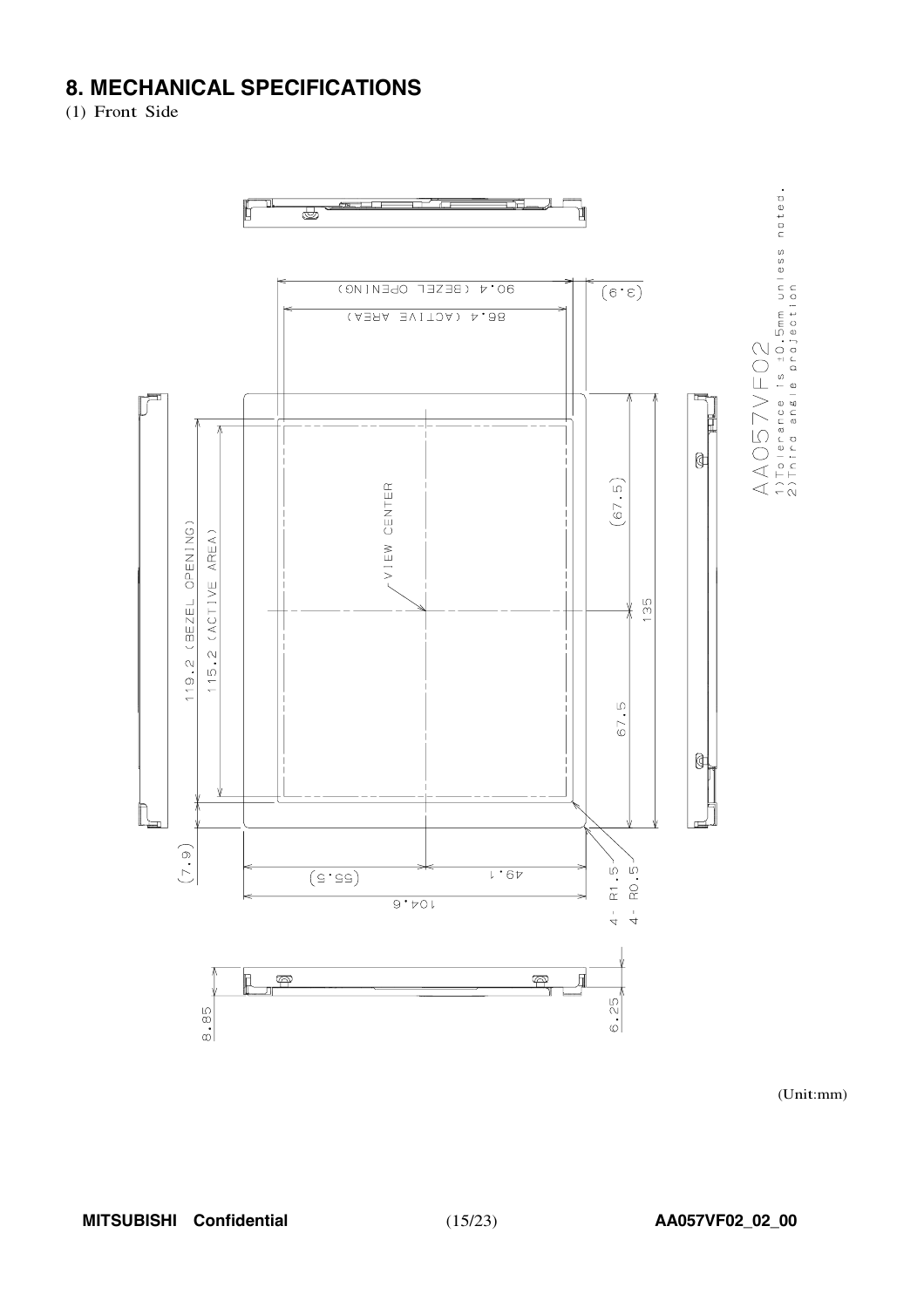

(Unit:mm)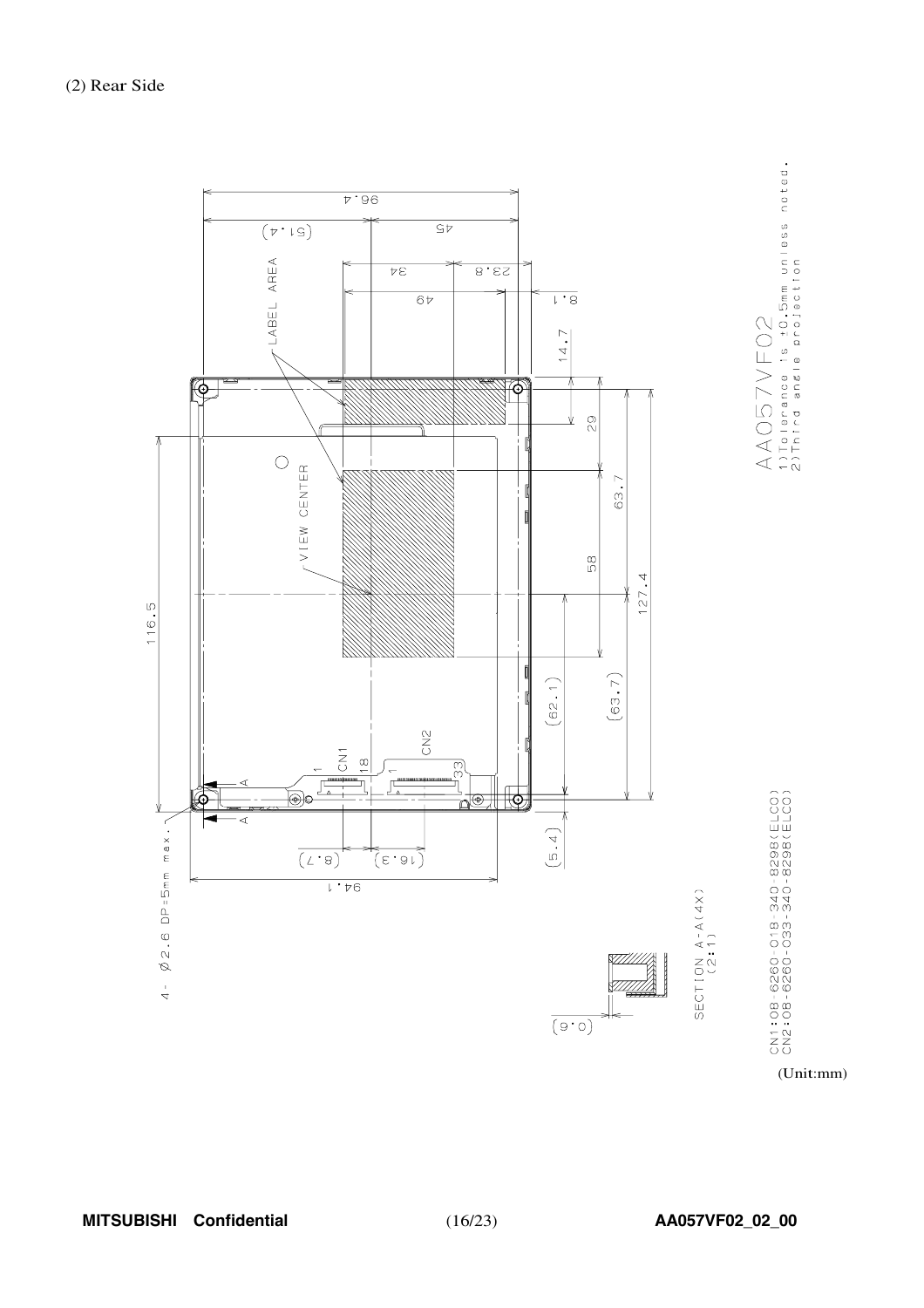### **9. OPTICAL CHARACTERISTICS**

| $Ta=25^{\circ}C$ , VCC=3.3 V, Input Signals: Typ. Values shown in Section 6 |            |                       |                                                                       |            |            |            |                   |           |  |
|-----------------------------------------------------------------------------|------------|-----------------------|-----------------------------------------------------------------------|------------|------------|------------|-------------------|-----------|--|
| <b>ITEM</b>                                                                 |            | <b>SYMBOL</b>         | <b>CONDITION</b>                                                      | MIN.       | TYP.       | MAX.       | <b>UNIT</b>       | Remarks   |  |
| <b>Contrast Ratio</b>                                                       |            | <b>CR</b>             | $\theta_V = 0^\circ$ , $\theta_H = 0^\circ$                           | 390<br>600 |            | --         |                   | $*1)*2*5$ |  |
| Luminance                                                                   |            | Lw                    | $\theta_V = 0^\circ$ , $\theta_H = 0^\circ$                           | 320        | 400        | $- -$      | cd/m <sup>2</sup> | $*1*5$    |  |
| Luminance Uniformity                                                        |            | $\Delta L$ w          | $\theta$ <sub>V</sub> =0°, $\theta$ <sub>H</sub> =0°                  |            |            | 30         | $\%$              | $*1)*3*5$ |  |
| Response Time                                                               |            | tr                    | $\theta$ <sub>V</sub> = $0^\circ$ , $\theta$ <sub>H</sub> = $0^\circ$ | $-$ -      | 5          | $- -$      | ms                | $*1)*4*5$ |  |
|                                                                             |            | tf                    | $\theta$ <sub>V</sub> = $0^\circ$ , $\theta$ <sub>H</sub> = $0^\circ$ |            | 20         | --         | ms                | $*1)*4*5$ |  |
| Viewing                                                                     | Horizontal | $\theta_H$            | $CR \ge 10$                                                           | $-65-65$   | $-80-80$   | $- -$      | $\circ$           | $*1*5$    |  |
| Angle                                                                       | Vertical   | $\theta$ <sub>V</sub> |                                                                       | $-50-65$   | $-60-80$   | $- -$      | $\circ$           | $*1*5)$   |  |
| <b>Image Sticking</b>                                                       |            | tis                   | 2 <sub>h</sub>                                                        |            |            | 2          | S                 | $*6)$     |  |
|                                                                             | Red        | Rx                    |                                                                       | <b>TBD</b> | <b>TBD</b> | <b>TBD</b> |                   |           |  |
|                                                                             |            | <b>Ry</b>             |                                                                       | <b>TBD</b> | <b>TBD</b> | <b>TBD</b> |                   |           |  |
| Color                                                                       | Green      | Gx                    |                                                                       | <b>TBD</b> | <b>TBD</b> | <b>TBD</b> |                   |           |  |
| Coordinates                                                                 |            | Gy                    | $\theta$ v=0°, $\theta$ H=0°                                          | <b>TBD</b> | <b>TBD</b> | <b>TBD</b> |                   | $*1)*5)$  |  |
|                                                                             | Blue       | Bx                    |                                                                       | <b>TBD</b> | <b>TBD</b> | <b>TBD</b> |                   |           |  |
|                                                                             |            | <b>By</b>             |                                                                       | <b>TBD</b> | <b>TBD</b> | <b>TBD</b> |                   |           |  |
|                                                                             | White      | Wx                    |                                                                       | <b>TBD</b> | <b>TBD</b> | <b>TBD</b> |                   |           |  |
|                                                                             |            | Wy                    |                                                                       | <b>TBD</b> | <b>TBD</b> | <b>TBD</b> |                   |           |  |

[Note]

These items are measured using CS1000(MINOLTA) for color coordinates, EZContrast(ELDIM) for viewing angle and CS1000 or BM-5A(TOPCON) for others under the dark room condition (no ambient light) after more than 30 minutes from turning on the backlight unless noted.

Measurement method for luminance and color coordinates is as follows.



The luminance is measured according to FLAT PANEL DISPLAY MEASUREMENTS STANDARD (VESA Standard).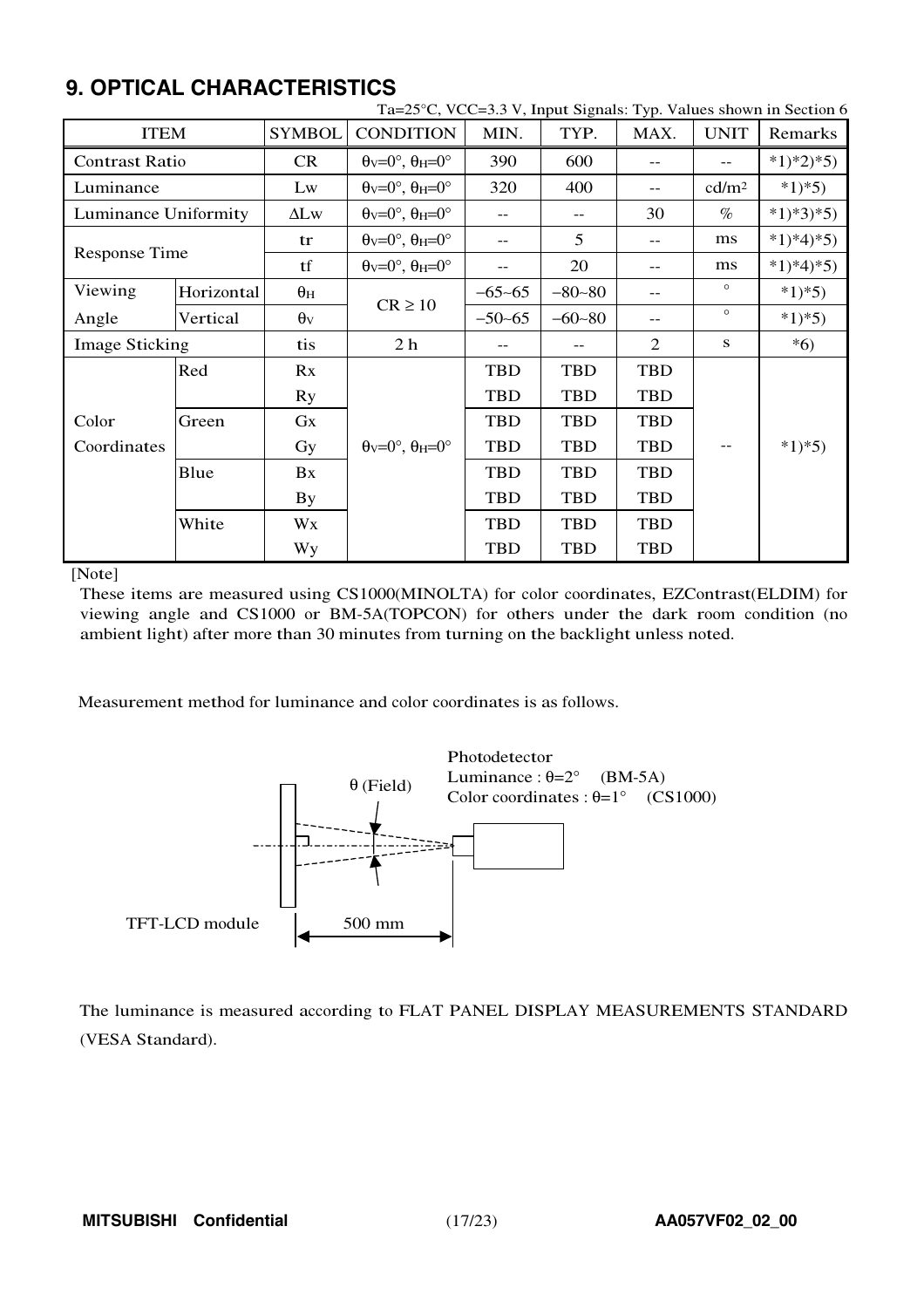#### \*1) Measurement Point

Contrast Ratio, Luminance, Response Time, Viewing Angle, Color Coordinates: Display Center Luminanc<sup>e</sup> Uniformity: point <sup>1</sup>∼<sup>5</sup> shown in a figure belo<sup>w</sup>



\*2) Definition of Contrast Ratio

CR=Luminance with all white pixels / Luminance with all black pixels

- \*3) Definition of Luminance Uniformity  $\Delta$ Lw=[Lw(MAX)/Lw(MIN)-1]  $\times$  100
- \*4) Definition of Response Time



 $*$ 5) Definition of Viewing Angle (θν, θ<sub>H</sub>)

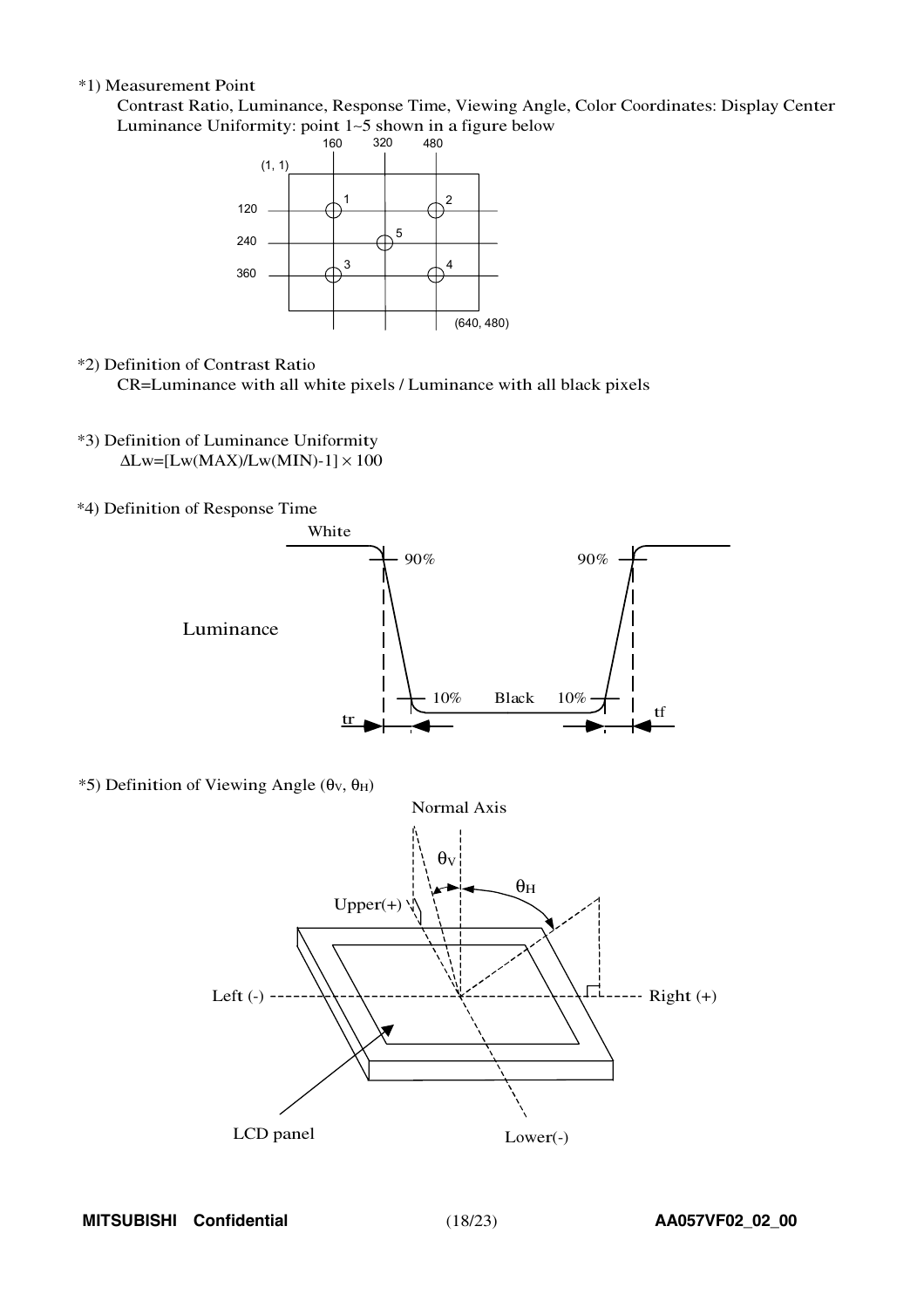### \*6) Image Sticking

Continuously display the test pattern shown in the figure below for two-hours. Then display a completely white screen. The previous image shall not persist more than two seconds at 25°C.



TEST PATTERN FOR IMAGE STICKING TEST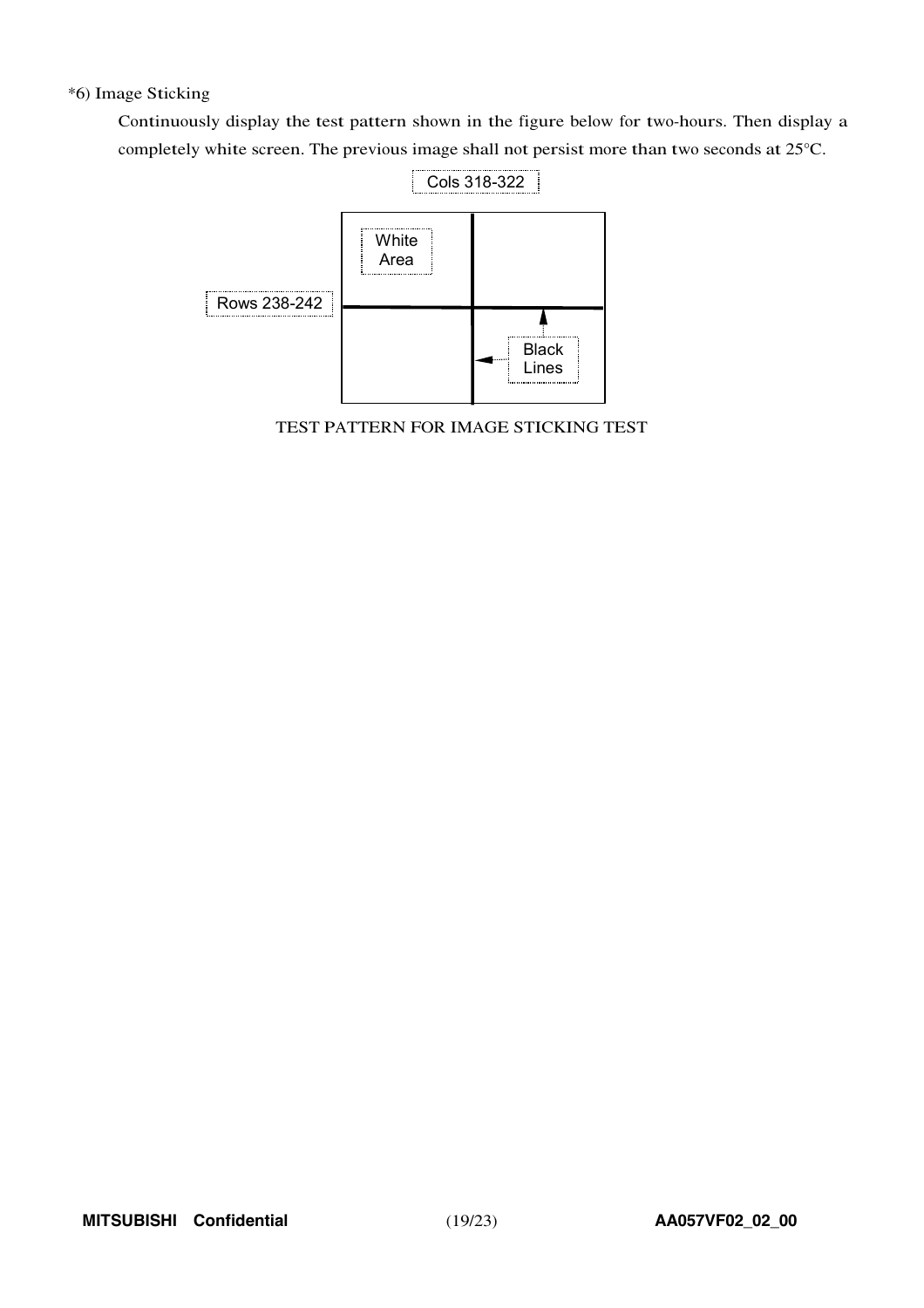### **10. RELIABILITY TEST CONDITION**

(1) Temperature and Humidity

| <b>ITEM</b>                                               | <b>CONDITIONS</b>                                                                  |
|-----------------------------------------------------------|------------------------------------------------------------------------------------|
| <b>HIGH TEMPERATURE</b><br><b>HIGH HUMIDITY OPERATION</b> | 40°C, 90%RH, 240 h<br>(No condensation)                                            |
| <b>HIGH TEMPERATURE OPERATION</b>                         | $70^{\circ}$ C, 240 h                                                              |
| LOW TEMPERATURE OPERATION                                 | $-20^{\circ}$ C, 240 h                                                             |
| <b>HIGH TEMPERATURE STORAGE</b>                           | 80°C, 240 h                                                                        |
| LOW TEMPERATURE STORAGE                                   | $-30^{\circ}$ C, 240 h                                                             |
| THERMAL SHOCK (NON-OPERATION)                             | BETWEEN $-30^{\circ}C(1 \text{ h})$ and $80^{\circ}C(1 \text{ h})$ ,<br>100 CYCLES |

### (2) Shock & Vibration

| <b>ITEM</b>                         | <b>CONDITIONS</b>                                                                                                                                                                                                                                   |
|-------------------------------------|-----------------------------------------------------------------------------------------------------------------------------------------------------------------------------------------------------------------------------------------------------|
| <b>SHOCK</b><br>(NON-OPERATION)     | Shock level: $1470m/s^2(150G)$<br>Waveform: half sinusoidal wave, 2ms<br>Number of shocks: one shock input in each direction of three mutually<br>perpendicular axis for a total of six shock inputs                                                |
| <b>VIBRATION</b><br>(NON-OPERATION) | Vibration level: 9.8m/s <sup>2</sup> (1.0G)<br>Waveform: sinusoidal<br>Frequency range: 5 to 500Hz<br>Frequency sweep rate: 0.5 octave /min<br>Duration: one sweep from 5 to 500 Hz in each of three mutually<br>perpendicular axis (total 3 hours) |

### (3) Judgment standard

The judgment of the above tests should be made as follow:

Pass: Normal display image, no damage of the display function. (ex. no line defect) Partial transformation of the module parts should be ignored.

Fail: No display image, damage of the display function. (ex. line defect)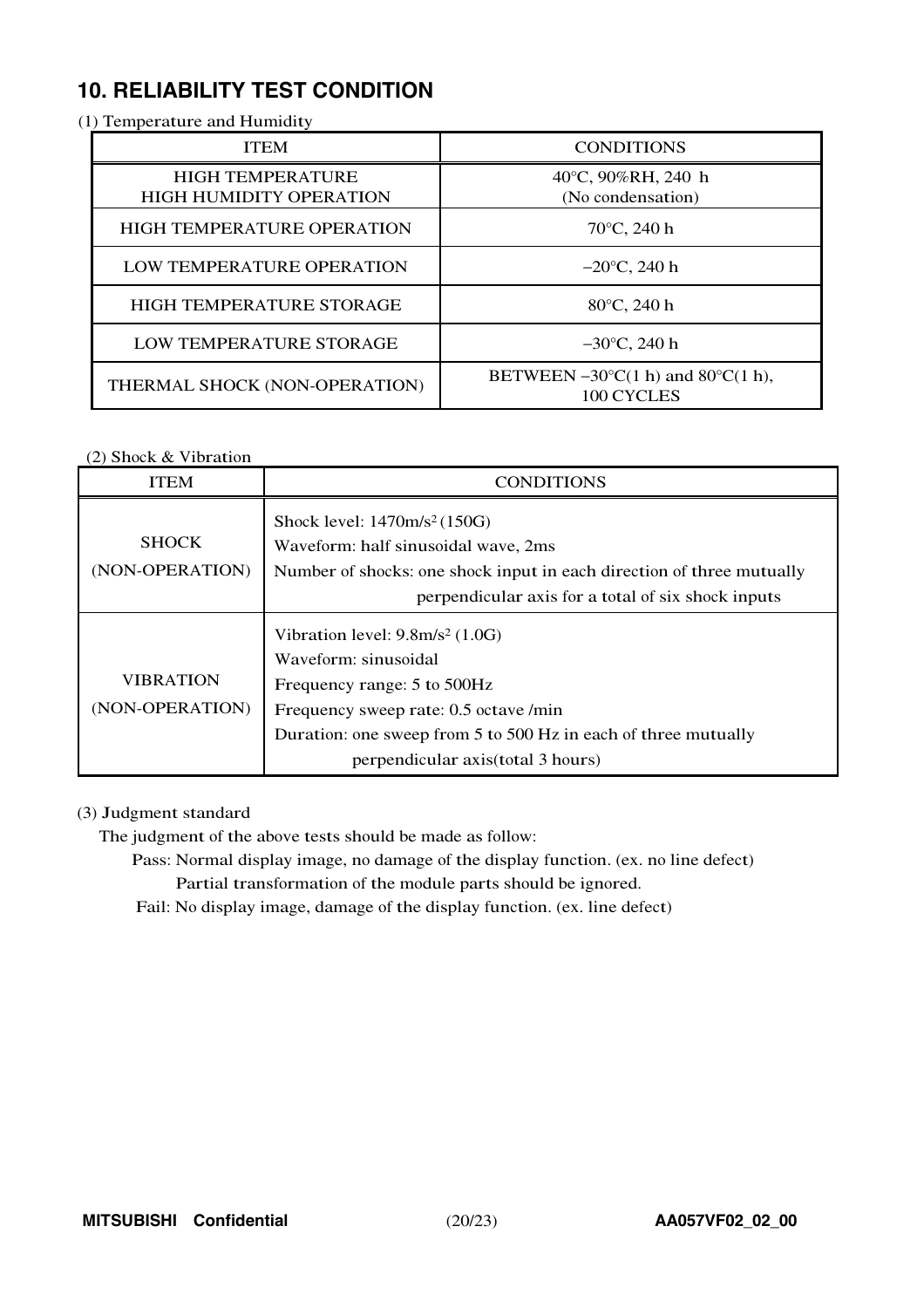### **11. OTHER FEATURE**

This LCD module complies with RoHS\*) directive.

\*) RoHS: Restriction of the use of certain hazardous substances in electrical and electronic equipment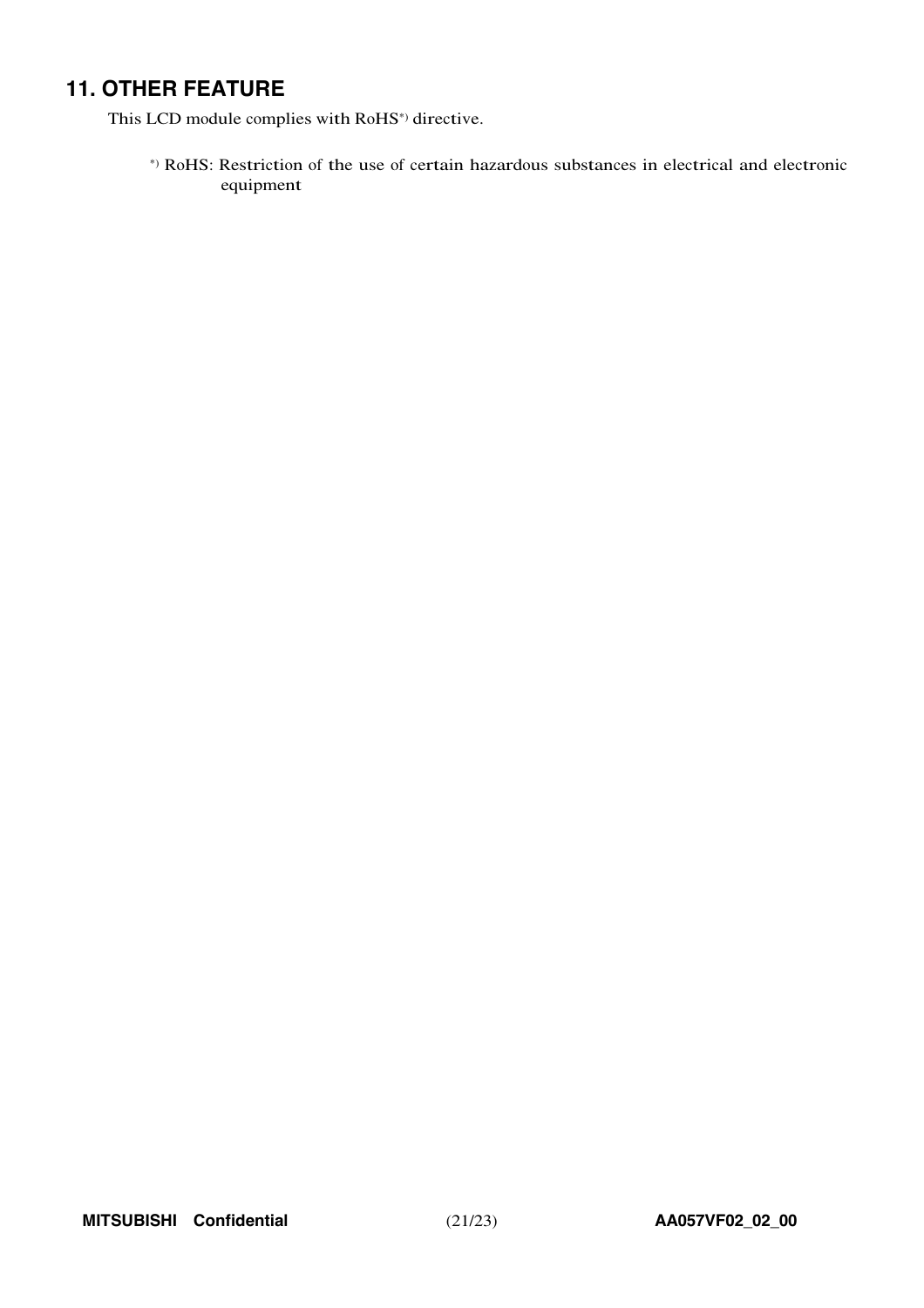### **12. HANDLING PRECAUTIONS FOR TFT-LCD MODULE**

Please pay attention to the followings in handling TFT-LCD products;

### **(1) ASSEMBLY PRECAUTION**

- a. Please mount the LCD module by using mounting hole with a screw clamping torque (recommended value: TBD Nm). Please do not bend or wrench the LCD module in assembling. Please do not drop, bend or twist the LCD module in handling.
- b. Please design display housing in accordance with the following guide lines.
	- (a) Housing case must be designed carefully so as not to put stresses on LCD all sides and not to wrench module. The stresses may cause non-uniformity even if there is no non-uniformity statically.
	- (b) Under high temperature environment, performance and life time of LED may heavily shorten. When you design with our LCD product, please consider radiating heat and ventilation for good heat management.
	- (c) Keep sufficient clearance between LCD module back surface and housing when the LCD module is mounted. Approximately 1.0mm of the clearance in the design is recommended taking into account the tolerance of LCD module thickness and mounting structure height on the housing.
	- (d) When some parts, such as, FPC cable and ferrite plate, are installed underneath the LCD module, still sufficient clearance is required, such as 0.5mm. This clearance is, especially, to be reconsidered when the additional parts are implemented for EMI countermeasure.
	- (e) Keep sufficient clearance between LCD module and the others parts, such as inverter and speaker so as not to interface the LCD module. Approximately 1.0mm of the clearance in the design is recommended.
	- (f) To avoid local elevation/decrease of temperature, considering location of heating element, heat release, thermal design should be done.
- c. Please do not push or scratch LCD panel surface with anything hard. And do not soil LCD panel surface by touching with bare hands. (Polarizer film, surface of LCD panel is easy to be flawed.)
- d. Please do not press any parts on the rear side such as source TCP, gate TCP, control circuit board and FPCs during handling LCD module. If pressing rear part is unavoidable, handle the LCD module with care not to damage them.
- e. Please wipe off LCD panel surface with absorbent cotton or soft cloth in case of it being soiled.
- f. Please wipe off drops of adhesives like saliva and water on LCD panel surface immediately. They might damage to cause panel surface variation and color change.
- g. Please do not take a LCD module to pieces and reconstruct it. Resolving and reconstructing modules may cause them not to work well.
- h. Please do not touch metal frames with bare hands and soiled gloves. A color change of the metal frames can happen during a long preservation of soiled LCD modules.
- i. Please handle metal frame carefully because edge of metal frame is very sharp.
- j. Please connect the metal frame of LCD module to GND in order to minimize the effect of external noise and EMI.
- k. Be sure to connect the cables and the connecters correctly.

### **(2) OPERATING PRECAUTIONS**

- a. Please be sure to turn off the power supply before connecting and disconnecting signal input cable.
- b. Please do not change variable resistance settings in LCD module. They are adjusted to the most suitable value. If they are changed, it might happen LCD does not satisfy the characteristics specification.
- c. The interface signal speed is very high. Please pay attention to transmission line design and other high speed signal precautions to satisfy signal specification.
- d. A condensation might happen on the surface and inside of LCD module in case of sudden change